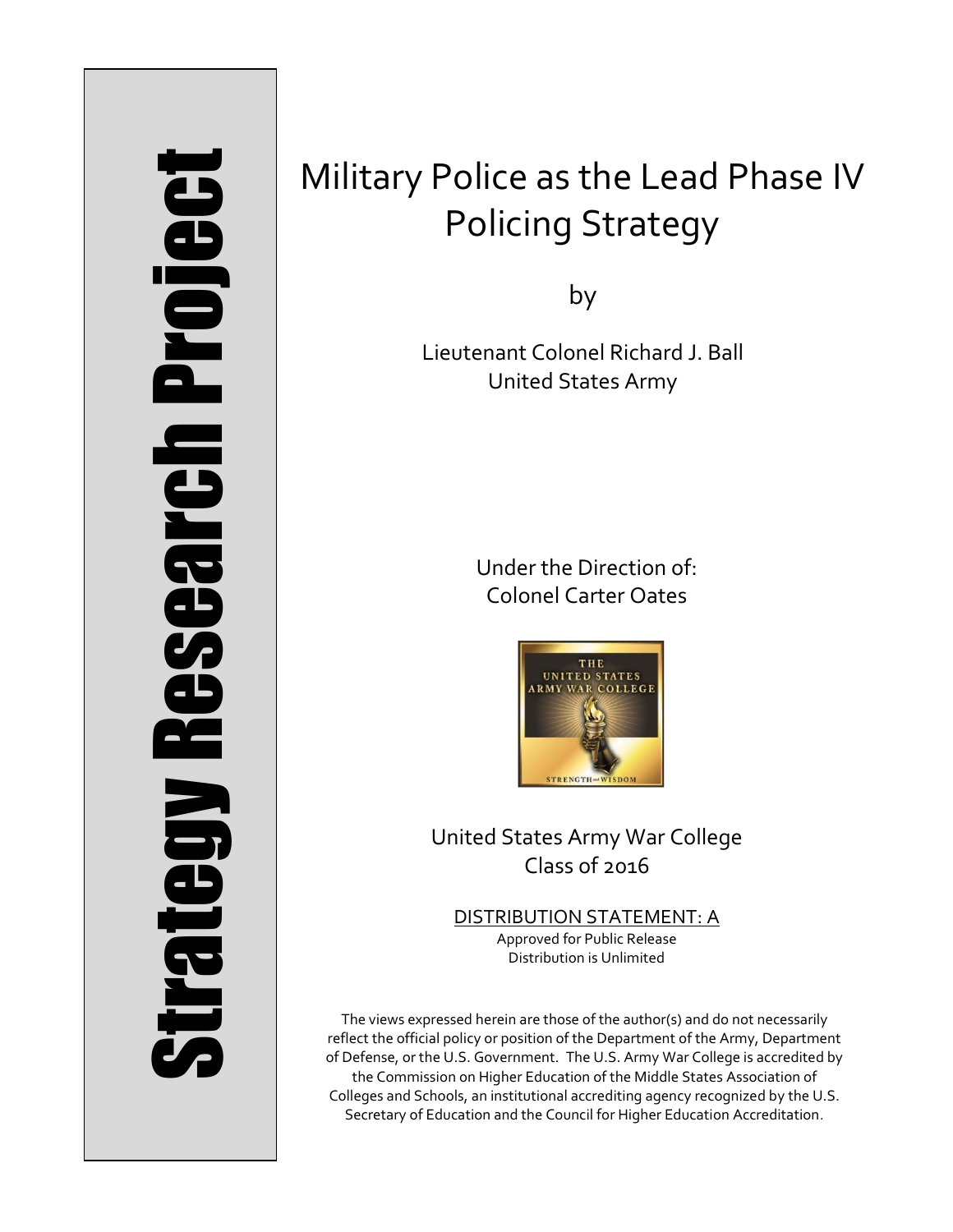| <b>REPORT DOCUMENTATION PAGE</b>                                                                                                                                                                                                                                                                                                                                                                                                                                                                                                                                                                                                                                                                                                                                                                                                                                                                                                                                                                                                                                                                                                                                                                                                                                                               |                                 |                           |                     |    |                                 | Form Approved--OMB No. 0704-0188                        |  |
|------------------------------------------------------------------------------------------------------------------------------------------------------------------------------------------------------------------------------------------------------------------------------------------------------------------------------------------------------------------------------------------------------------------------------------------------------------------------------------------------------------------------------------------------------------------------------------------------------------------------------------------------------------------------------------------------------------------------------------------------------------------------------------------------------------------------------------------------------------------------------------------------------------------------------------------------------------------------------------------------------------------------------------------------------------------------------------------------------------------------------------------------------------------------------------------------------------------------------------------------------------------------------------------------|---------------------------------|---------------------------|---------------------|----|---------------------------------|---------------------------------------------------------|--|
| The public reporting burden for this collection of information is estimated to average 1 hour per response, including the time for reviewing instructions, searching existing data sources, gathering and<br>maintaining the data needed, and completing and reviewing the collection of information. Send comments regarding this burden estimate or any other aspect of this collection of information, including<br>suggestions for reducing the burden, to Department of Defense, Washington Headquarters Services, Directorate for Information Operations and Reports (0704-0188), 1215 Jefferson Davis Highway, Suite<br>1204, Arlington, VA 22202-4302. Respondents should be aware that notwithstanding any other provision of law, no person shall be subject to any penalty for failing to comply with a collection of information<br>if it does not display a currently valid OMB control number. PLEASE DO NOT RETURN YOUR FORM TO THE ABOVE ADDRESS.                                                                                                                                                                                                                                                                                                                              |                                 |                           |                     |    |                                 |                                                         |  |
|                                                                                                                                                                                                                                                                                                                                                                                                                                                                                                                                                                                                                                                                                                                                                                                                                                                                                                                                                                                                                                                                                                                                                                                                                                                                                                | 1. REPORT DATE (DD-MM-YYYY)     | 2. REPORT TYPE            |                     |    |                                 | 3. DATES COVERED (From - To)                            |  |
| 01-04-2016                                                                                                                                                                                                                                                                                                                                                                                                                                                                                                                                                                                                                                                                                                                                                                                                                                                                                                                                                                                                                                                                                                                                                                                                                                                                                     |                                 | STRATEGY RESEARCH PROJECT |                     |    |                                 |                                                         |  |
| <b>4. TITLE AND SUBTITLE</b>                                                                                                                                                                                                                                                                                                                                                                                                                                                                                                                                                                                                                                                                                                                                                                                                                                                                                                                                                                                                                                                                                                                                                                                                                                                                   |                                 |                           |                     |    |                                 | <b>5a. CONTRACT NUMBER</b>                              |  |
| Military Police as the Lead Phase IV Policing Strategy                                                                                                                                                                                                                                                                                                                                                                                                                                                                                                                                                                                                                                                                                                                                                                                                                                                                                                                                                                                                                                                                                                                                                                                                                                         |                                 |                           |                     |    |                                 | <b>5b. GRANT NUMBER</b>                                 |  |
|                                                                                                                                                                                                                                                                                                                                                                                                                                                                                                                                                                                                                                                                                                                                                                                                                                                                                                                                                                                                                                                                                                                                                                                                                                                                                                |                                 |                           |                     |    |                                 | <b>5c. PROGRAM ELEMENT NUMBER</b>                       |  |
| 6. AUTHOR(S)                                                                                                                                                                                                                                                                                                                                                                                                                                                                                                                                                                                                                                                                                                                                                                                                                                                                                                                                                                                                                                                                                                                                                                                                                                                                                   |                                 |                           |                     |    |                                 | <b>5d. PROJECT NUMBER</b>                               |  |
| Lieutenant Colonel Richard J. Ball<br><b>United States Army</b>                                                                                                                                                                                                                                                                                                                                                                                                                                                                                                                                                                                                                                                                                                                                                                                                                                                                                                                                                                                                                                                                                                                                                                                                                                |                                 |                           |                     |    |                                 | <b>5e. TASK NUMBER</b>                                  |  |
|                                                                                                                                                                                                                                                                                                                                                                                                                                                                                                                                                                                                                                                                                                                                                                                                                                                                                                                                                                                                                                                                                                                                                                                                                                                                                                |                                 |                           |                     |    |                                 | <b>5f. WORK UNIT NUMBER</b>                             |  |
| 7. PERFORMING ORGANIZATION NAME(S) AND ADDRESS(ES)<br><b>Colonel Carter Oates</b>                                                                                                                                                                                                                                                                                                                                                                                                                                                                                                                                                                                                                                                                                                                                                                                                                                                                                                                                                                                                                                                                                                                                                                                                              |                                 |                           |                     |    |                                 | 8. PERFORMING ORGANIZATION<br><b>REPORT NUMBER</b>      |  |
| 9. SPONSORING/MONITORING AGENCY NAME(S) AND ADDRESS(ES)<br>U.S. Army War College, 122 Forbes Avenue, Carlisle, PA 17013                                                                                                                                                                                                                                                                                                                                                                                                                                                                                                                                                                                                                                                                                                                                                                                                                                                                                                                                                                                                                                                                                                                                                                        |                                 |                           |                     |    |                                 | 10. SPONSOR/MONITOR'S ACRONYM(S)                        |  |
|                                                                                                                                                                                                                                                                                                                                                                                                                                                                                                                                                                                                                                                                                                                                                                                                                                                                                                                                                                                                                                                                                                                                                                                                                                                                                                |                                 |                           |                     |    |                                 | <b>11. SPONSOR/MONITOR'S REPORT</b><br><b>NUMBER(S)</b> |  |
| Distribution A: Approved for Public Release. Distribution is Unlimited.<br>Please consider submitting to DTIC for worldwide availability? YES: $X$ or NO: $\Box$ (student check one)<br>Project Adviser recommends DTIC submission?<br>YES: $x \square$ or NO: $\square$ (PA check one)                                                                                                                                                                                                                                                                                                                                                                                                                                                                                                                                                                                                                                                                                                                                                                                                                                                                                                                                                                                                        |                                 |                           |                     |    |                                 |                                                         |  |
| <b>13. SUPPLEMENTARY NOTES</b><br>Word Count: 6,742                                                                                                                                                                                                                                                                                                                                                                                                                                                                                                                                                                                                                                                                                                                                                                                                                                                                                                                                                                                                                                                                                                                                                                                                                                            |                                 |                           |                     |    |                                 |                                                         |  |
| <b>14. ABSTRACT</b><br>This paper advocates that Military Police are the most viable force to "establish police primacy as the<br>military exit strategy" as part of Phase IV operations. The concept of Rule of Law and its importance to the<br>legitimacy of governance and its necessity as part of re-establishing a police force during transition and<br>stability operations is reviewed. Historical case studies will compare where Military Police were used<br>successfully in transition law enforcement tasks as well as instances where they were not at the forefront in<br>assisting with Rule of Law and police operations and the corresponding affects. Alternative forces to<br>Military Police will be assessed for their capabilities and capacity to support Rule of Law and post conflict<br>police units. Lastly, current force structure capabilities, partnering initiatives with local, state and federal<br>law enforcement agencies within the United States and advancements in professionalism and certifications<br>within the Military Police will also be explored. These points will reinforce that Military Police are best<br>qualified to bridge the transition between military forces and post conflict police forces during Stability<br>operations. |                                 |                           |                     |    |                                 |                                                         |  |
| <b>15. SUBJECT TERMS</b><br>Armed Forces Law Enforcement, WWII, Germany, Japan, Iraq, Afghanistan, OEF,OIF, Professionalism                                                                                                                                                                                                                                                                                                                                                                                                                                                                                                                                                                                                                                                                                                                                                                                                                                                                                                                                                                                                                                                                                                                                                                    |                                 |                           |                     |    |                                 |                                                         |  |
|                                                                                                                                                                                                                                                                                                                                                                                                                                                                                                                                                                                                                                                                                                                                                                                                                                                                                                                                                                                                                                                                                                                                                                                                                                                                                                | 16. SECURITY CLASSIFICATION OF: | 17. LIMITATION            | 18. NUMBER OF PAGES |    | 19a. NAME OF RESPONSIBLE PERSON |                                                         |  |
| a. REPORT<br>UU                                                                                                                                                                                                                                                                                                                                                                                                                                                                                                                                                                                                                                                                                                                                                                                                                                                                                                                                                                                                                                                                                                                                                                                                                                                                                | <b>b. ABSTRACT</b><br>UU        | c. THIS PAGE<br>UU        | OF ABSTRACT<br>UU   | 31 |                                 | 19b. TELEPHONE NUMBER (w/area code)                     |  |

**Standard Form 298** (Rev. 8/98), Prescribed by ANSI Std. Z39.18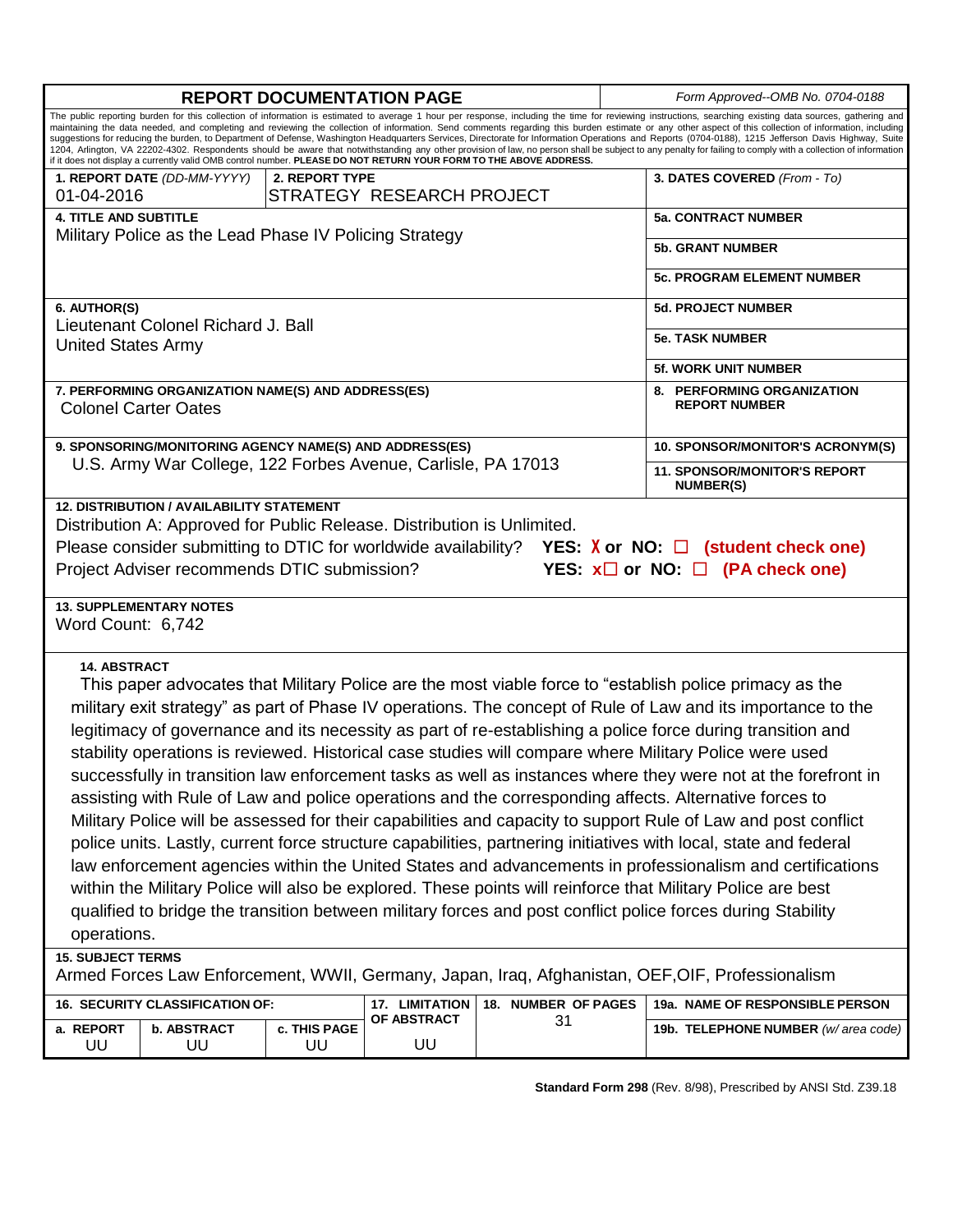### Military Police as the Lead Phase IV Policing Strategy

(6,742 words)

### **Abstract**

This paper advocates that Military Police are the most viable force to "establish police primacy as the military exit strategy" as part of Phase IV operations. The concept of Rule of Law and its importance to the legitimacy of governance and its necessity as part of re-establishing a police force during transition and stability operations is reviewed. Historical case studies will compare where Military Police were used successfully in transition law enforcement tasks as well as instances where they were not at the forefront in assisting with Rule of Law and police operations and the corresponding affects. Alternative forces to Military Police will be assessed for their capabilities and capacity to support Rule of Law and post conflict police units. Lastly, current force structure capabilities, partnering initiatives with local, state and federal law enforcement agencies within the United States and advancements in professionalism and certifications within the Military Police will also be explored. These points will reinforce that Military Police are best qualified to bridge the transition between military forces and post conflict police forces during Stability operations.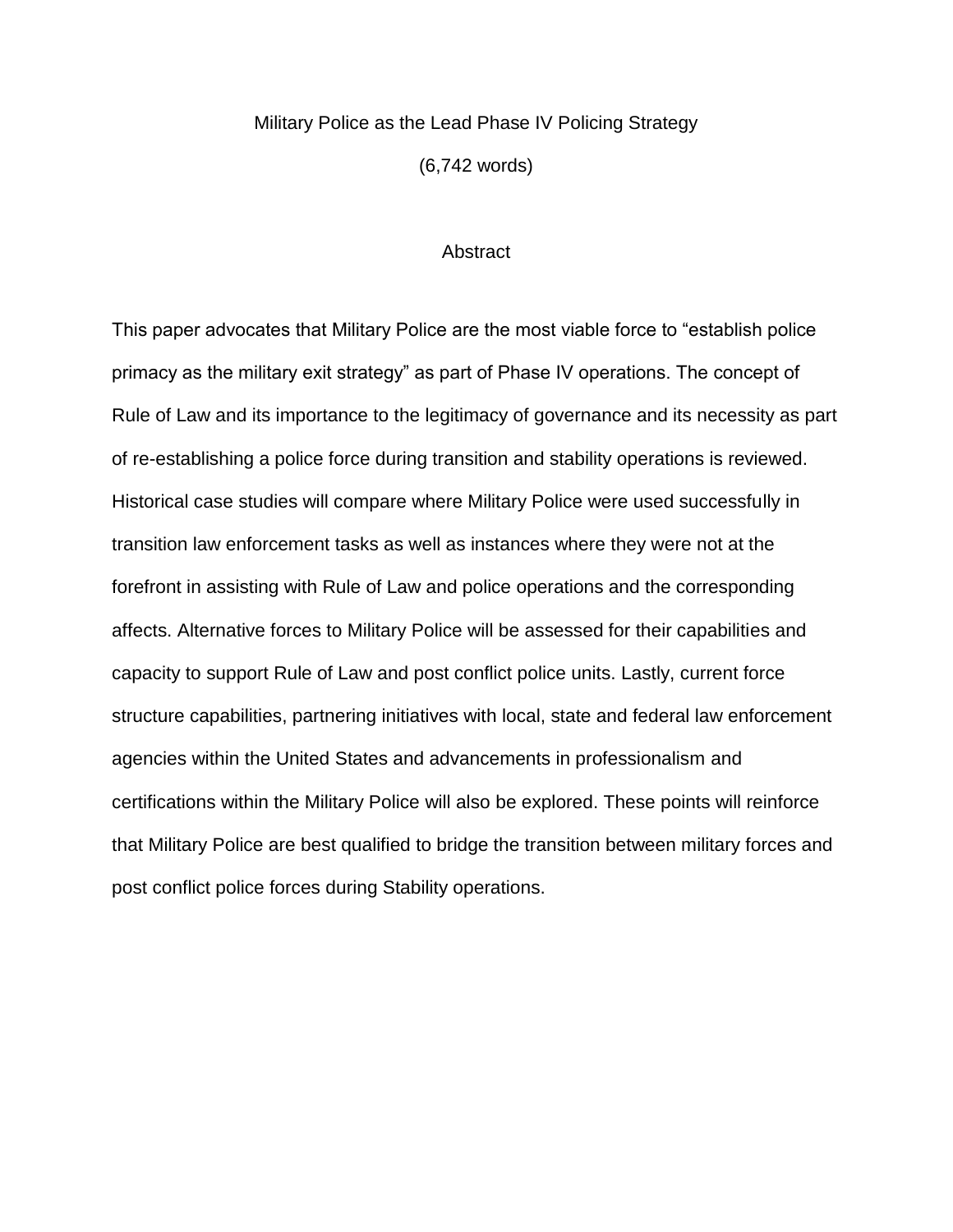## **Military Police as the Lead Phase IV Policing Strategy**

The United States Army consistently performs superbly when conducting Combat (Phase III) operations. Yet just as consistently it struggles as it transitions to Stability (Phase IV) operations. Is it because one of the core competencies in the Army Operating Concept, Combined Arms Maneuver, emphasizes the application of combat power to seize, occupy and defeat, which is so important to Phase III operations? Does that same task oriented mindset then become problematic with necessary but more ambiguous missions such as protect populations, infrastructure and activities required in the competency of Wide Area Security so essential for Phase IV and eventual success post conflict? Is the Army's reluctance for Statebuilding tasks such as safety and security of the local populace through restoration and training of internal security forces (i.e. police) causing it to focus more on external security forces (i.e. a nation's army) where its comfort level is higher? When Statebuilding tasks must occur, is the Army discounting its own internal policing experts to lead the efforts to integrate Rule of Law mechanisms into the planning and implementation process which can facilitate rebalancing from military forces to police forces in post conflict?

This paper advocates that Military Police are the most viable force to "establish police primacy as the military exit strategy" as part of Phase IV operations.<sup>1</sup> Differences between Statebuilding and Nation-building will be reviewed for a better understanding of what is required in each and which one the military is better suited. The concept of Rule of Law and its importance to the legitimacy of governance and its necessity as part of re-establishing a police force during transition and stability operations is reviewed. Historical case studies will compare where Military Police were used successfully in transition law enforcement tasks as well as instances where they were not at the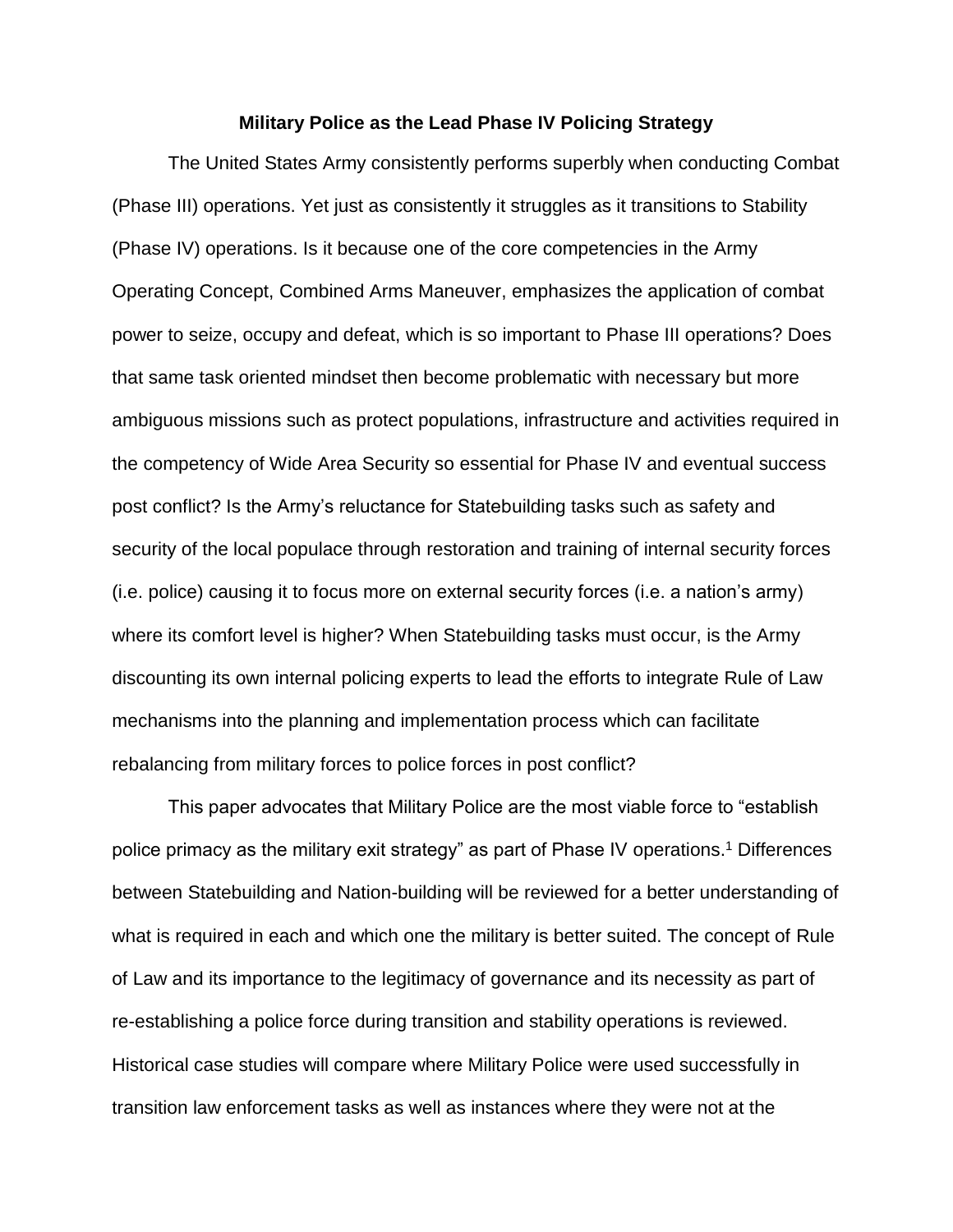forefront in assisting with Rule of Law and police operations and the corresponding affects. Alternative forces to Military Police will be assessed for their capabilities and capacity to support Rule of Law and post conflict police units. Lastly, current force structure capabilities, partnering initiatives with local, state and federal law enforcement agencies within the United States and advancements in professionalism and certifications within the Military Police will also be explored. These points will reinforce that Military Police are best qualified to bridge the transition between military forces and post conflict police forces during Stability operations.

The United States Army mission remains as it has since the inception of the nation; to project power and win decisively as the Nation's principal land force as part of the Joint Forces of the United States military.<sup>2</sup> The preference is to face enemy forces where the military can use its technological and doctrinal advantages to rapidly overwhelm them, bring a quick end to hostilities in support of national interests and a just as swift withdrawal from the theater of operation. However America's past has not borne that preference out.

Recent and ongoing conflicts reinforce lessons that are continuously relearned. U.S. technological focus has limits and does not override the need to emphasize human, cultural and political continuities of armed conflict.<sup>3</sup> The Army desires to fight a "real" war when it must fight, yet its history is primarily one of fighting "undeclared" wars by standard definitions. By one count the United States has used force over 300 times across the globe yet only declared war five times.<sup>4</sup> A 2004 Department of Defense Science Board study found that the United States military was involved in post conflict stability operations every 18-24 months since the end of the Cold War.<sup>5</sup> Yet it wasn't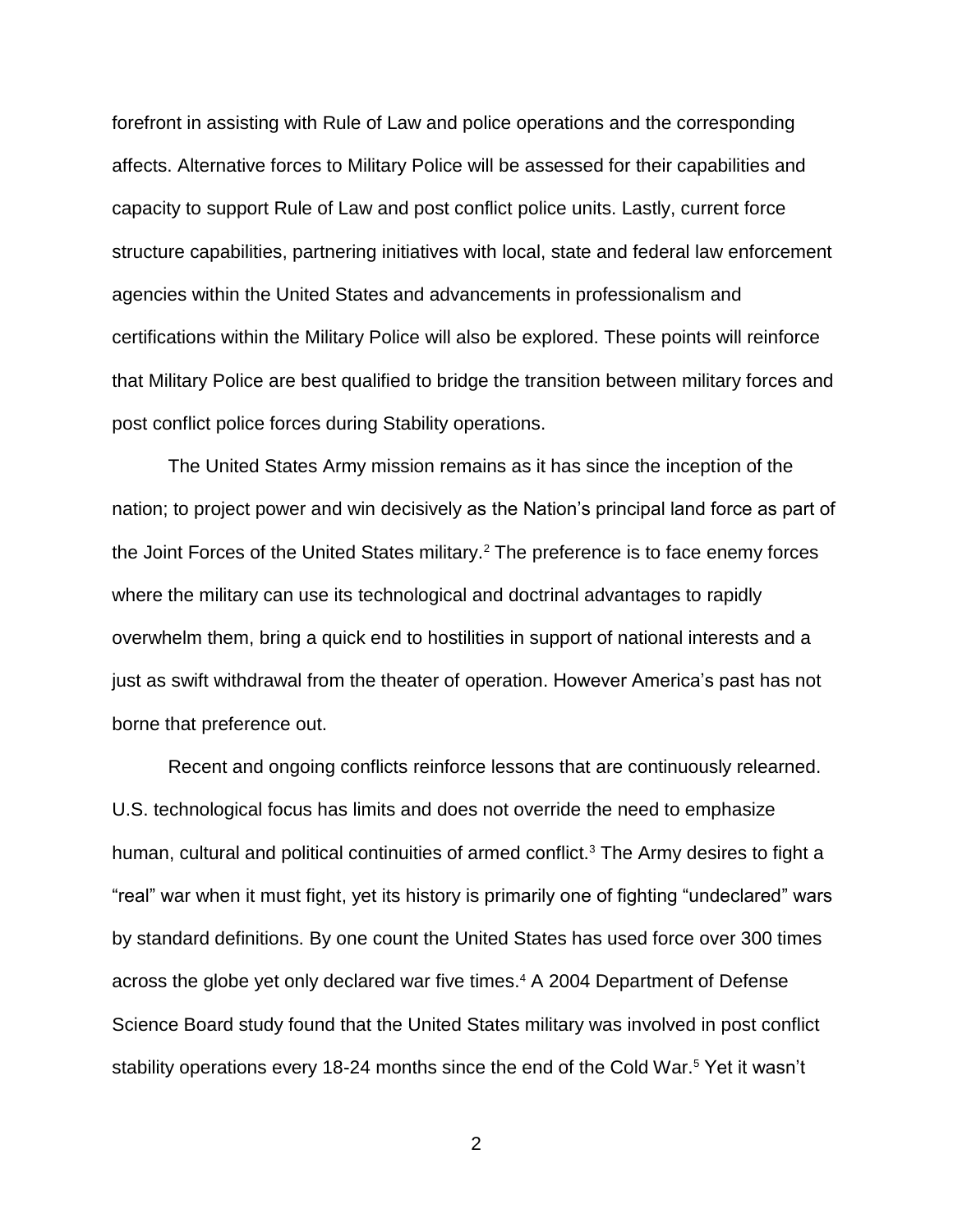until roughly 15 years later in 2005 that Department of Defense Directive 3000.05 was published establishing stability operations (and Phase IV operations) as a core United States military mission.<sup>6</sup>

Many of these conflicts invariably draw the military into tasks of either State Building or Nation Building. These terms are problematic particularly with their use in the United States where theoretical and political debates have blurred an understanding of the terms and their associated use in determining military objectives in support of national directives.<sup>7</sup>

Statebuilding, for purposes of military actions in stability operations, is focused on the re-establishment of two critical functions that all stable states perform: security and the provision of basic services.<sup>8</sup> For this paper, those basic services are concerned with police services and the rebuilding of Rule of Law within stability operations. The focus is on rebuilding of command structures, training academies, tactics, techniques and procedures that allow these instruments of a state's power to perform their roles in a systematic manner. In this sense, statebuilding becomes a scientific, technical and administrative process.<sup>9</sup>

Nation-building, on the other hand, restores the two functions found in statebuilding yet adds a third function: protection of essential civil freedoms.<sup>10</sup> From the United States' perspective that usually requires adherence to democratic ideals and principles whether or not the nation where stability operations is occurring is able to readily transition to those concepts. This requires the United States military to engage in the realm of socio-political cohesion and regulate social relationships which it may not understand.<sup>11</sup> This adjudication of societal norms can create cultural mismatches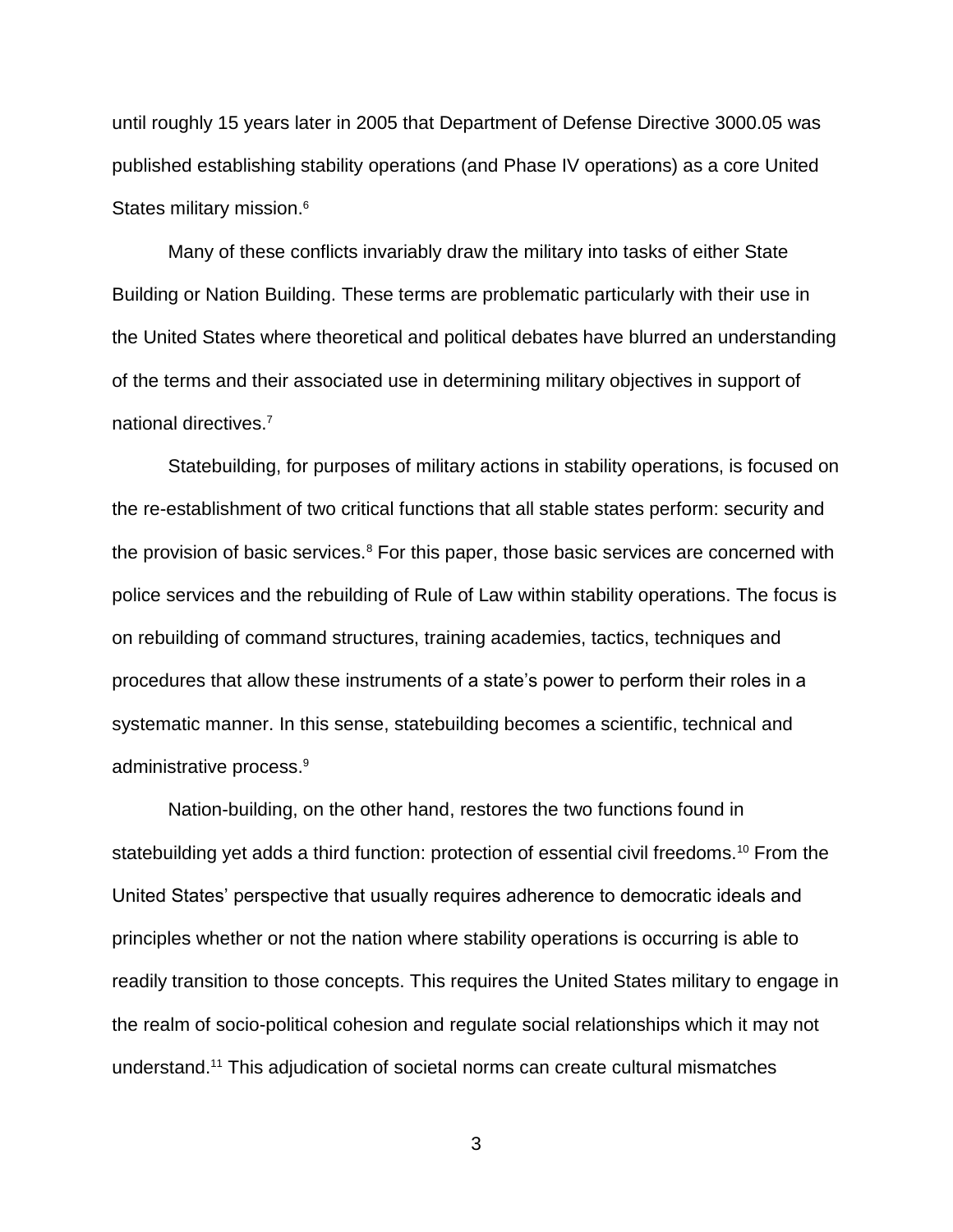between accepted community practices and Americanized views of right and wrong. An example is the recent case of an Army Special Forces Soldier being dismissed from the military after assaulting an Afghan police commander for his sexual abuse of an Afghan boy and the police commander's indifference to the perceived wrong over an accepted Afghan practice.<sup>12</sup>

Jack Goldstone noted that "all stable nations resemble one another; each unstable nation is unstable in its own way."<sup>13</sup> A commonality for stability, and a necessary requirement to re-establish in unstable nations immediately post conflict, is the Rule of Law. Building the Rule of Law competes against a myriad of demands facing the intervening nation and its military when combat operations cease. Yet those who intervene militarily and do not take seriously the rebuilding of the Rule of Law in post conflict societies are doomed to undermine their own goals.<sup>14</sup>

At the heart of the matter is a need for security. It's generally recognized that restoration of security is a pre-requisite for establishing legitimacy of the state to govern its people.<sup>15</sup> But where the United States intervenes, the instruments for the Rule of Law are normally hard pressed to be considered legitimate. More often, they are used by the state to oppress its people rather than protect them. This dilemma would arguably lead to an expectation that the United States military places strategic importance on having forces trained and prepared specifically for this critical task and would immediately turn to them when needed. Field Manual 3-07, *Stability Operations* specifically emphasizes the importance of police forces during stability operations.

Yet reticence within the United States military to become too involved in state building tasks, such as police operations, has resulted in gravitation to tasks associated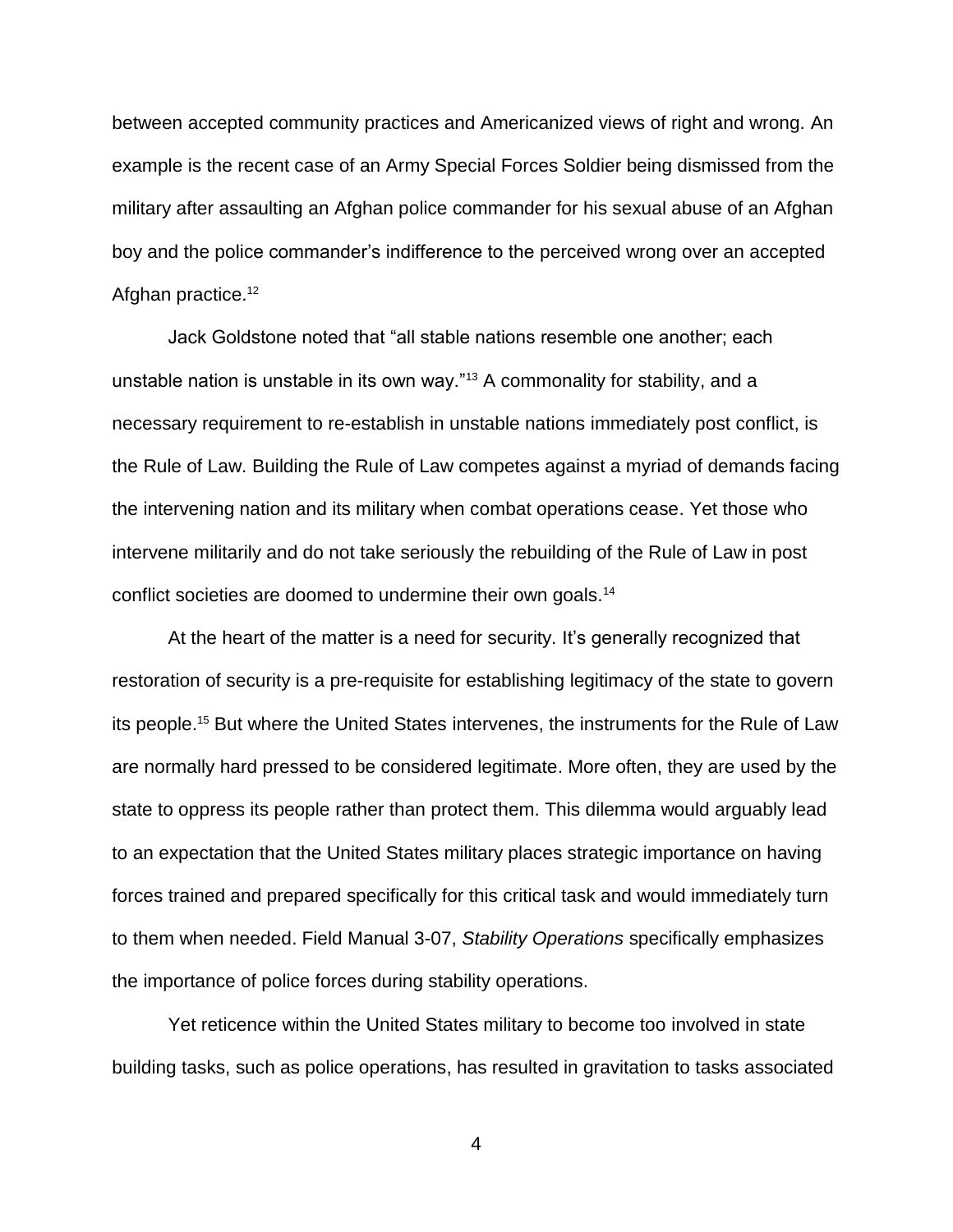with external defense rather than internal security. As noted by Kimberly Marten, "for many years it was taken as an article of faith inside the Pentagon that military forces should not be asked to perform police activities except perhaps for the military police inside their ranks."<sup>16</sup> This places the United States military in a quandary during stability operations as to not only how to proceed but who should lead those efforts. This has not always been the case.

During the 20<sup>th</sup> century, the military undertook successful operations to restore Rule of Law post conflict in both Germany and Japan using Military Police to accomplish the task. The post-World War II occupations of Germany and Japan were America's first large scale experiences with the use of military force in the aftermath of a conflict.<sup>17</sup> The size, scope and problems associated with military forces and their use post conflict was on a more elaborate scale, beginning with the cessation of hostilities in Germany and Japan, than previously seen. Due to recognition of those issues, planning for "after war" was a serious consideration.

Early in World War II, a military government section of the Office of the Provost Marshal General and a Civil Affairs Division were set up in the War Department in Washington.<sup>18</sup> Its mission was to prepare for establishment of military governance in occupied areas and work towards the transition of governance to civilian management. The result was a School of Military Government established in Virginia in 1942. There Army officers, as well as civilian leaders with select qualifications, under the tutelage of members of the Provost Marshal's office, prepared for the myriad of problems they would face with the immediate establishment of security being one of the most pressing.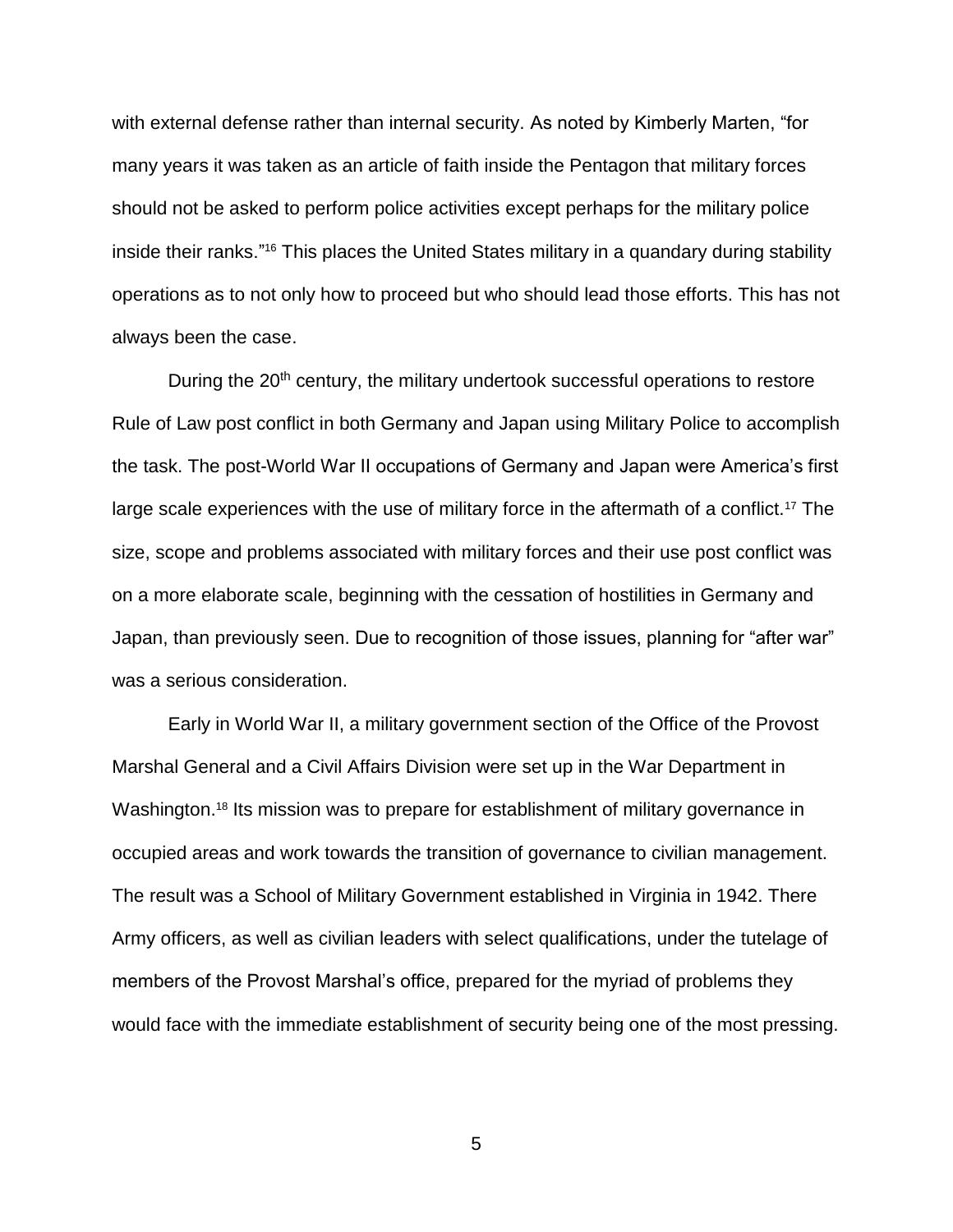By July of 1945, military leaders recognized a need to transition forces to emphasize internal security operations. With the exception of tensions with the Russians in their sector of occupied Germany, there was little concern of an outside force interdicting operations. Hence the war-fighting military machinery of VE Day rapidly changed into a police type occupation organization.<sup>19</sup> The primary mission of these forces was maintaining law and order within their areas of operation. Many Division commanders turned to the Military Police and Provost Marshals within their organizations to train and assist combat forces in implementing this mission set. At this time, civilian police forces in Germany had either collapsed or were viewed suspiciously as being an instrument of the Nazi party. For example, when Cologne, which had a prewar police force of over 2,700 officers, was occupied in March, 1945, not a single policeman was found.<sup>20</sup>

Although there were multiple concerns as the war ended of dealing with resistance or guerilla type operations, no such crisis arose as Germany was a defeated nation with the Nazi Party having lost all support in a population more concerned with housing and food than insurrection. Instead of subversive activities, military forces faced problems with black markets, juvenile delinquency, conflicts with displaced persons and crime.<sup>21</sup> These were not kinetic operations that could be solved with traditional fire and maneuver. Recognizing the inability to manage populations and security as if it were a tactical problem, General Eisenhower changed the army type occupation with its overstretched network of battalions, companies and platoons into a police type occupation force designated the U.S. Constabulary Force.<sup>22</sup> Pulled primarily from armored reconnaissance forces with a backbone of Military Police for technical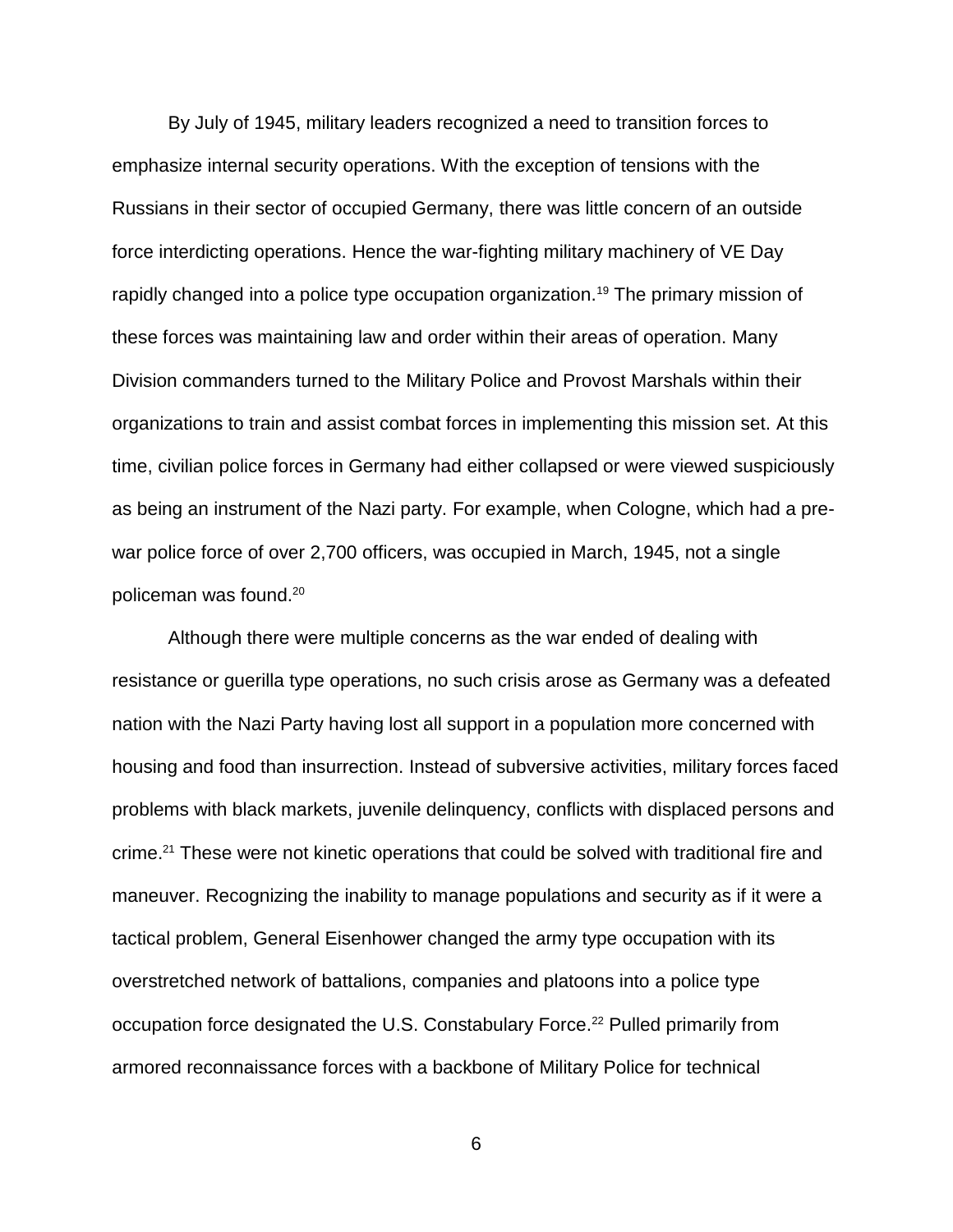expertise, the 38,000 strong force received training on law enforcement and military government issues, again relying on internal Military Police assets from across Third and Fifth Armies, to set conditions for a more intense interaction with the German population.<sup>23</sup> Individual and collective training over an 8 week program included laws of arrest, rules of evidence, collection and preservation of evidence interrogations and confessions. Additionally, there was instruction on German psychology and background international relations, language training and functioning and relationship of the Constabulary to other military agencies.<sup>24</sup> By July 1946, the force had relieved all tactical units of tasks involving internal security, public safety and policing within the occupation zone. Due to its effectiveness, mobility, emphasis on law and order and legitimate community level policing efforts tied to the various military government sectors, the force was widely respected by the German population and responsive to its efforts.<sup>25</sup>

With the Constabulary force providing security, the next step in transition was to re-establish a new German police force. After scrubbing potential candidates for Nazi holdovers, police training courses were established to train new recruits.<sup>26</sup> Again Military Police, many using skills they had acquired as law enforcement officers before the war, were used as trainers and facilitators. Eventually these recruits began patrolling and enforcement usually in conjunction with Military Police officers from an Allied nation or with the Constabulary Force. These "International Patrols", as they were called in some sectors, were successful in the gradual transition of legitimacy and authority from the Allied Forces in their occupation role to German government instruments of internal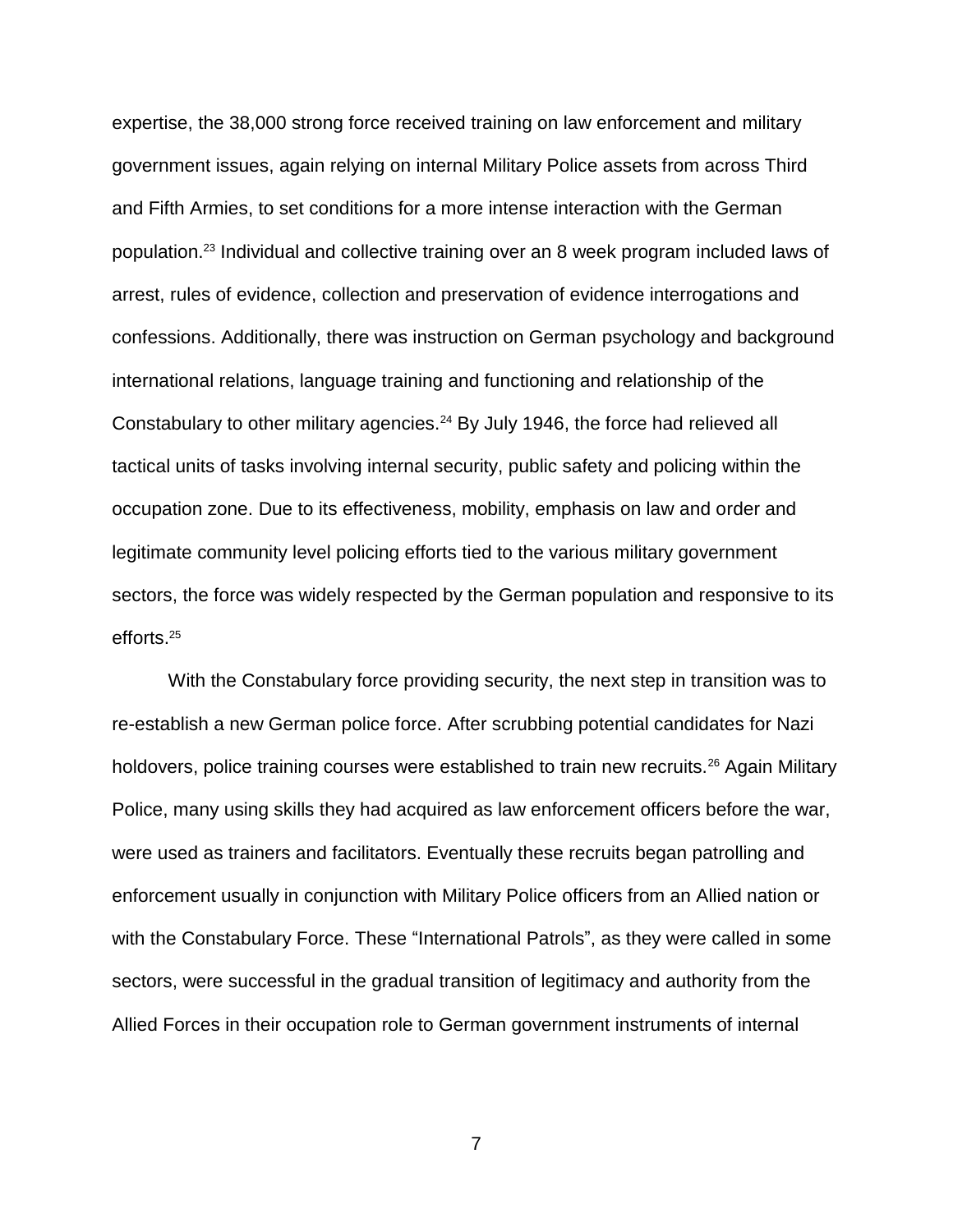security protecting the population and maintaining good civil order as the nation was rebuilt.<sup>27</sup>

Japan followed a similar successful transition of internal security with some notable differences. Japan's surrender caught planners and leaders somewhat by surprise. A decision was made to rule Japan through existing government structures to conserve forces for occupation duties. This meant there was no military governments like those set up in Germany.<sup>28</sup> Like Germany, there was little fear initially of outside aggressors interfering with stabilizing the country so the focus of occupation forces was again internal security versus external security. Occupation forces in Japan transitioned quickly into a constabulary role.<sup>29</sup> An area of civil administration that received attention was the thorough reorganization of the police focusing on ridding it of proponents of militarism and aggression. Additionally emphasis was placed on decentralizing the police force with a mandate of focusing on protecting and securing the population versus serving as an element of control for the central government. The Japanese government objected arguing the national police force was the "only stabilizing influence available to the Japanese government" and advocated an increase in those forces as a counter to the sizable reduction of its military.<sup>30</sup> American leadership refused as Allied policy required demilitarization and decentralization of police operations.<sup>31</sup> They recognized the primary role of the police force was not regime representation and regulation as the Japanese government had used it throughout the war years. Rather the primary role of police would be public safety, crime prevention and reassurance in the immediate aftermath of the conflict.<sup>32</sup> Military Police again assisted in the establishment of police training venues, designed curriculum for both constabulary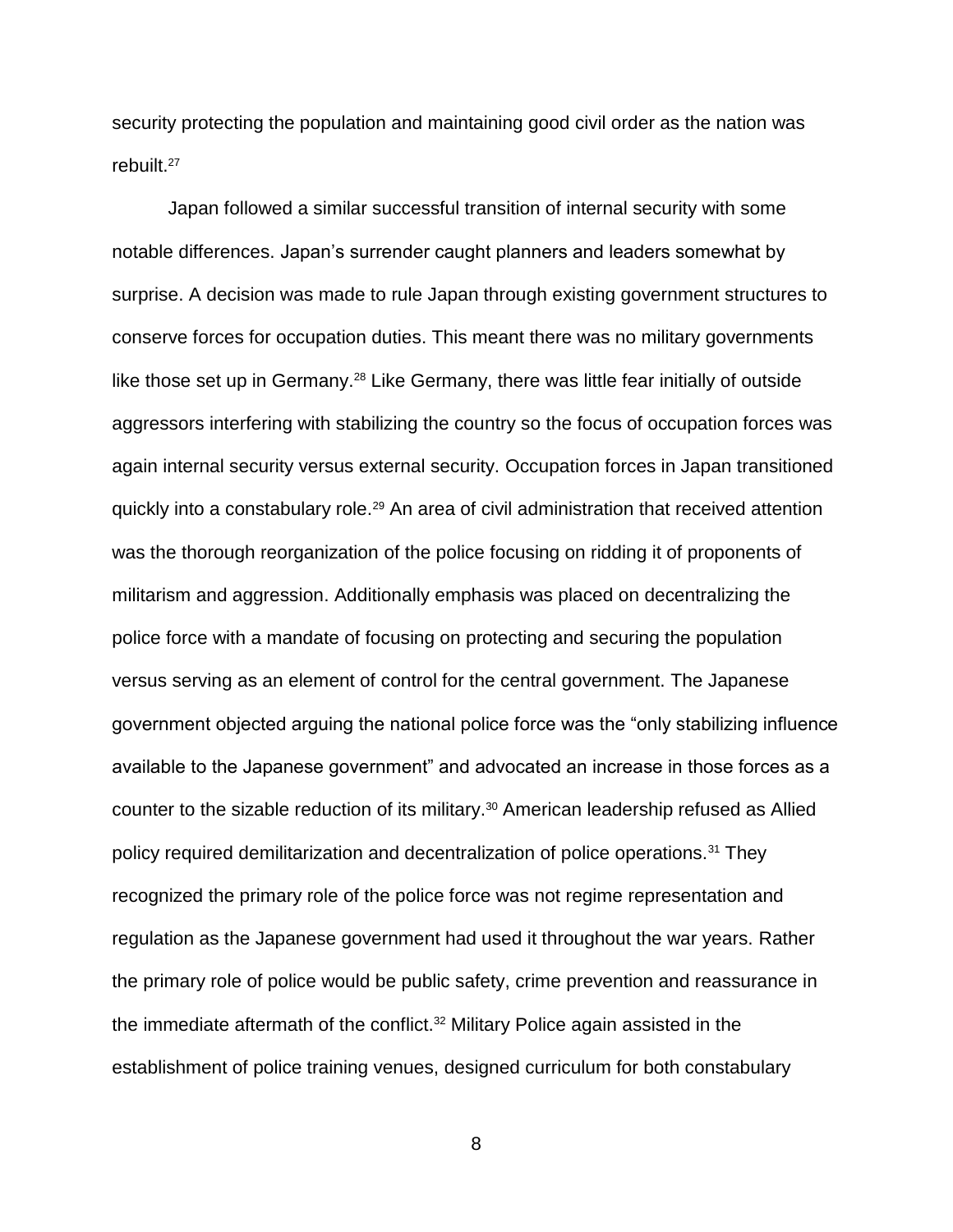forces and Japanese police recruits focused on the roles of public safety and assurance and conducted both individual and joint patrols with newly redesigned police units during the occupation of Japan. The initial decentralization was successful in many ways although Japan initiated a series of recentralization actions of police forces in the 1950s with the end of occupation. However the legacy of United States military forces, specifically Military Police, and their initial inculcation of training and values such as protect the population and Rule of Law is still reverberating today. In a 1991 opinion poll, the Japanese public valued "respect for law and order" ahead of a variety of welfare and democratic values including having a strong defense.<sup>33</sup>

The first obligation of an international intervention force in a stability operation is to provide for the safety and security of the civilian population.<sup>34</sup> Unfortunately, by not applying lessons learned from occupation forces in both Germany and Japan, the United States failed to deal with the breakdown of public order in either Iraq or Afghanistan. One argument for not applying these lessons is that the ethnic, socioeconomic and tribal societies in Iraq and Afghanistan were vastly different than the homogeneity and ingrained subservience to authority found in German and Japanese societies.<sup>35</sup> Yet reestablishment of a secure environment for a populace is a fundamental requirement for a society in conflict regardless of the level of homogeneity within that society. Absent basic security, efforts to reform political institutions, adopt new laws, promote national reconciliation and jump start economic growth are destined to fail.<sup>36</sup> This basic security is predicated on the security of the population from threats and the legitimacy of governmental forces in how that security is provided.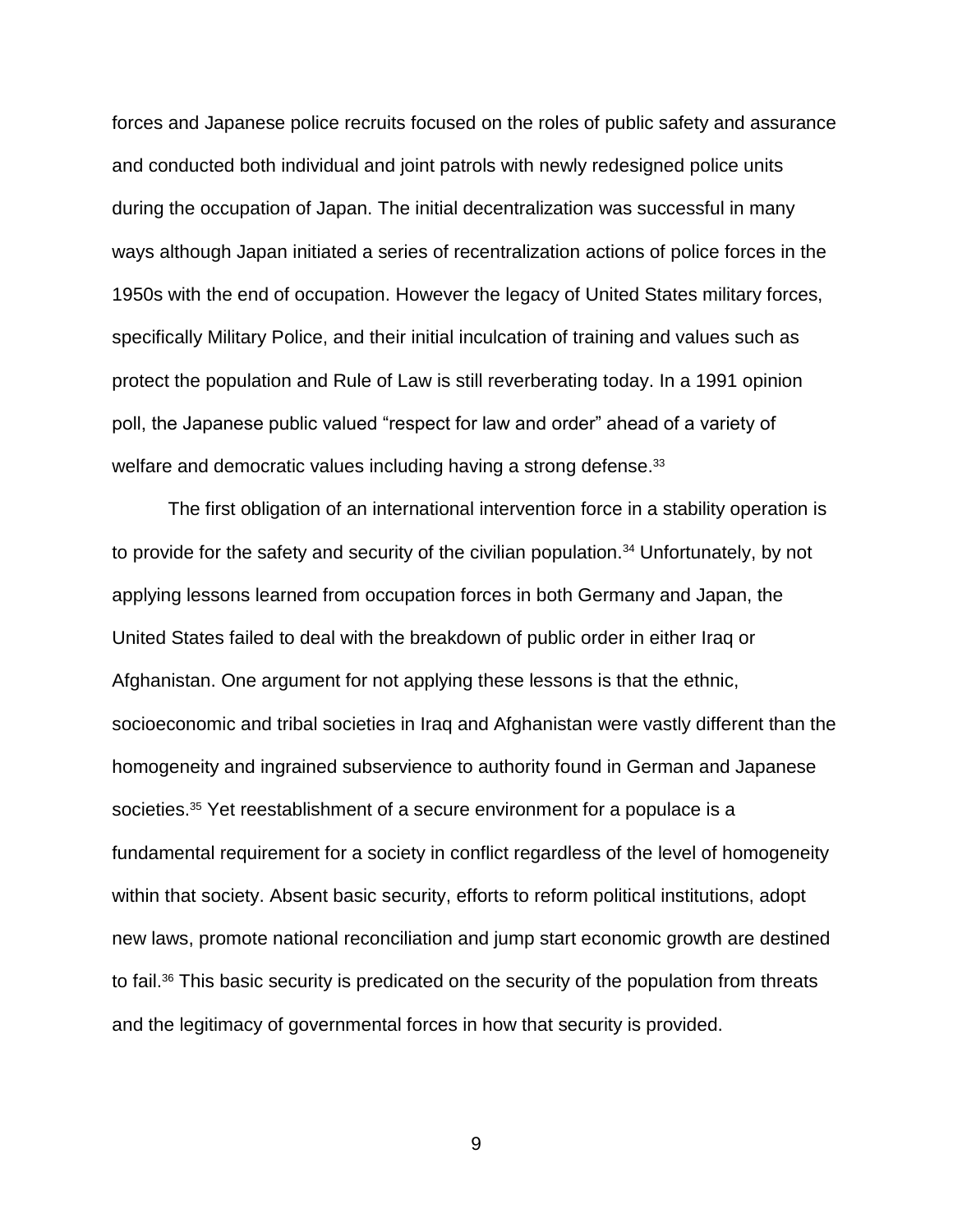Under Saddam Hussein, the Iraqi police were at the bottom of a security bureaucracy. Corrupt and inefficient, they were viewed by the public as the "face of Saddam's repressive regime."<sup>37</sup> Prewar planning assumed the police force remained on duty. Instead, the police simply vanished when the invasion occurred. A Justice Department police assessment team determined the Iraqi police were incapable of restoring public order and would require international assistance of a 6,600 person international force along with a comprehensive program to reorganize, retrain and reequip the police.<sup>38</sup>

The assessment was thought to be overly ambitious to senior officials in Washington with military authorities in Baghdad insisting that the issues of law and order post conflict were an Iraqi problem even as mounting evidence pointed towards their inability to manage the growing crises of looting, kidnapping, rape and other crimes. The U.S. military sought to avoid performing police functions during post conflict in Iraq instead focusing on more traditional forms of protection such as external defense, rebuilding armed forces and protecting borders even when there was not a true external threat.<sup>39</sup> In March 2004, President George W. Bush signed a National Security Presidential Directive which formally assigned responsibility for the train and equip police program to the Department of Defense.<sup>40</sup>

This decision was an unprecedented move as previous stability operations since the end of the Cold war had always had Department of State (DOS) and Department of Justice (DOJ) as the lead for police assistance programs.<sup>41</sup> The Civilian Police Advisory Training Team (CPATT) was established with a British general and civilian deputy from Department of Justice with a mixed military and civilian staff.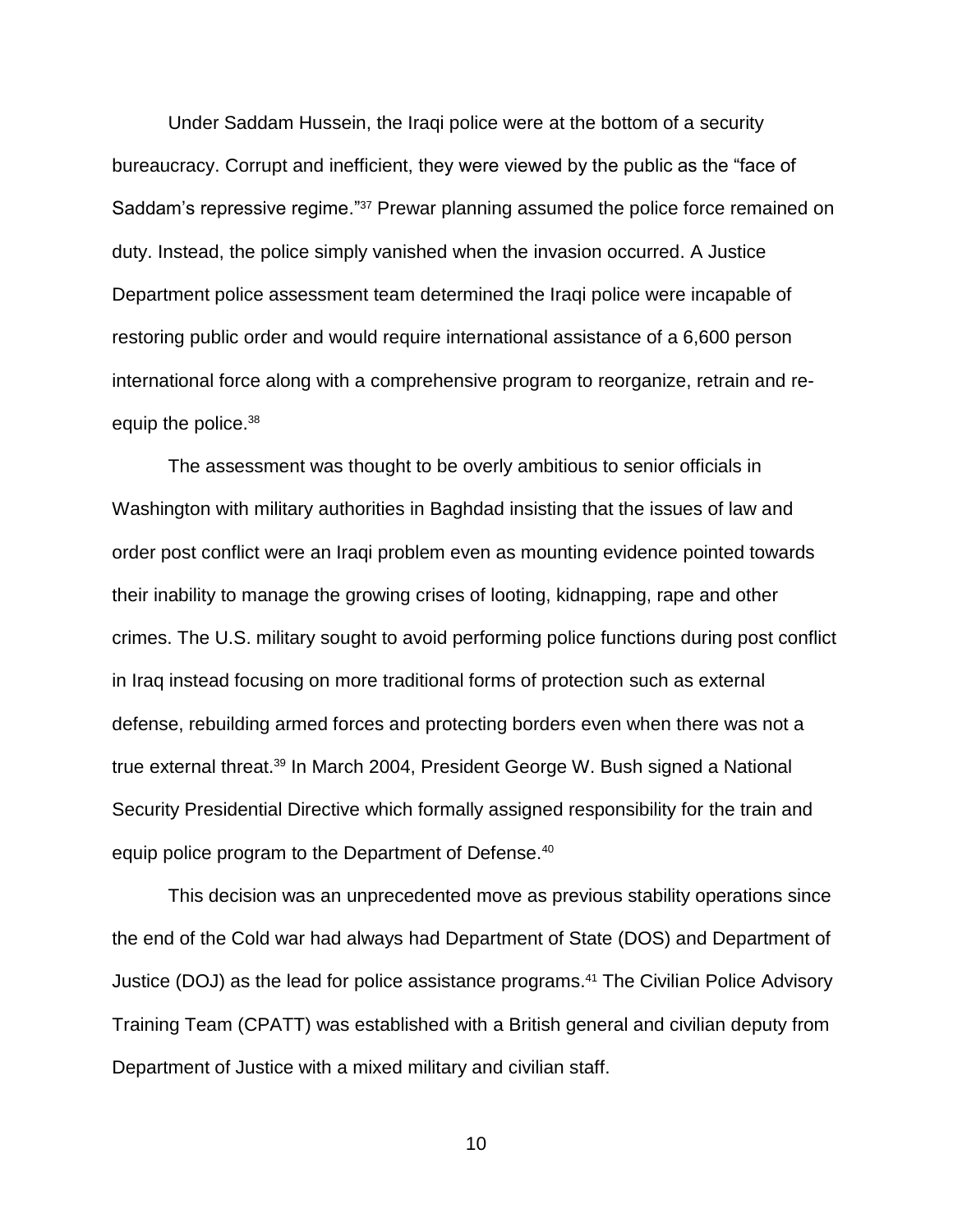An immediate problem was that the United States military and Department of Justice police advisers had different goals for what the new Iraqi police force should do. DOS policymakers and DOJ police trainers planned to create a lightly armed civilian police force utilizing community policing techniques and Western democratic standards for professional law enforcement.<sup>42</sup> This was modeled on a training program used in Kosovo based on the United States' stability operations there in the late 1990s. A fatal flaw, however, was that the training was based on a permissive environment for the police force to begin operations in. Underpinning this plan was DOS and DOJ belief that the military didn't understand the ethos necessary for a successful police force emphasizing Rule of Law and security which allows for governance. Additionally, the advisers argued that the security problems would best be resolved through investigations, arrests and incarceration of criminals and terrorists establishing trust and faith within the police force and the Rule of Law.

The United States military, on the other hand, wanted a police force that was trained to deal with insurgents which would ultimately set conditions allowing a US withdrawal. It concluded that the security situation required militarized counterinsurgency "police like" forces and that community based policing would have to wait.<sup>43</sup> This created a disconnect between the training provided to the Iraqi police and its use within cities and towns with the tragic results of over 12,000 police casualties including 4,000 killed between 2004-2006. Just as tragic was the failure for these police forces to engender trust within the communities they served due to the United States military's use of Iraqi police forces in kinetic operations many times alienating the populace at the same time. A 2006 internal police survey conducted northeast of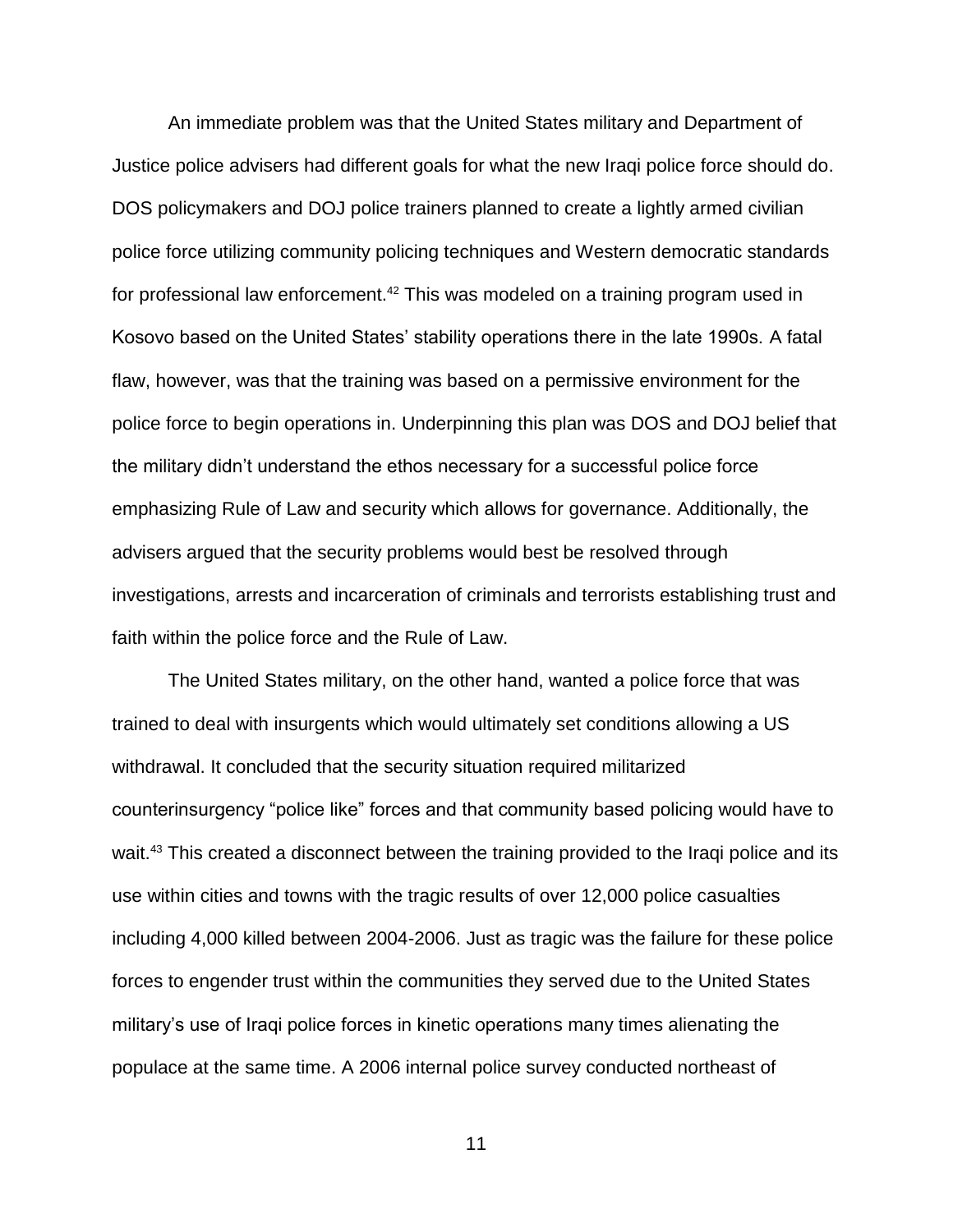Baghdad found that 75% of Iraqis did not trust the police enough to tip them off to insurgent activity.<sup>44</sup>

During this time, several thousand Military Police were operating in Iraq yet most were not involved in the overarching program to design and implement a standardized national police training mission. Some training occurred at the lowest levels where Military Police Brigades attempted to conduct partnering patrols with various elements of Iraqi Police, Highway Patrol, Border Police and others. But the attention that the military could give to the police was rudimentary, sporadic, underfunded and uneven across the country.<sup>45</sup> The training was rarely coordinated with other command structure elements or supported with facilities, equipment and additional training. This lack of involvement can be attributed to several factors.

One factor was a lack of understanding within the military of the capabilities Military Police could provide. Army doctrine for Military Police leading up to the Iraq invasion was built off the Air-Land Battle concept. It emphasized protection of rear area operations stressing area security tasks, support to maneuver and mobility of combat arms forces and enemy prisoner of war operations. Law and Order tasks were something performed at the installation when not conducting contingency operations. As insurgent attacks drastically increased on US forces, protection of personnel, equipment and logistics became a primary concern. This mindset was clearly captured by an officer in Multi-National Corps Iraq (MNC-I) as a Military Police Brigade Assistant Operations Officer was briefing an Iraqi police assessment when he stated, "look I need your gun trucks and your grenade launchers right now not your night sticks and your handcuffs."46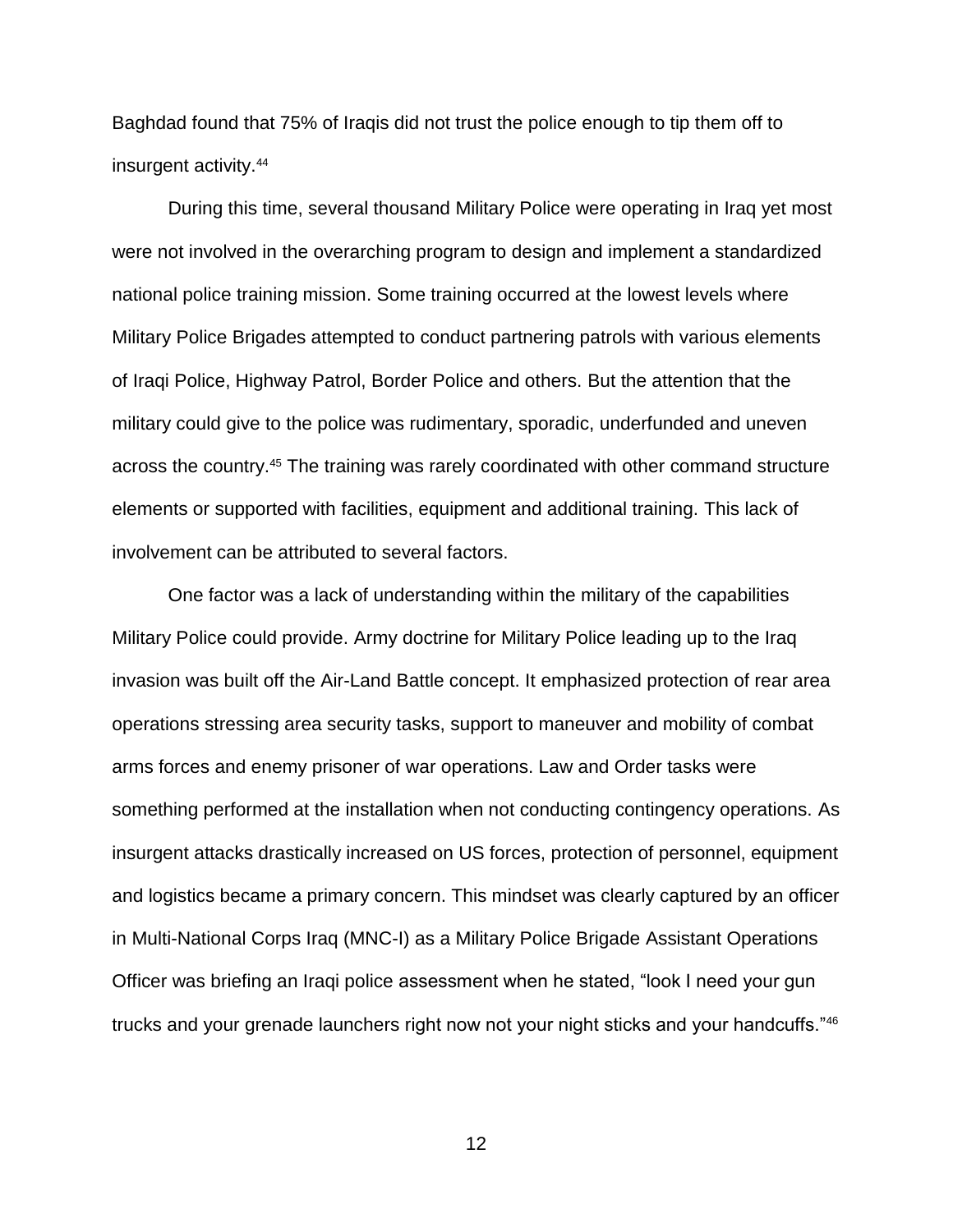Compounding that issue was an undercurrent within DOS and DOJ that Military Police were "not real police" with neither the training nor temperament needed to revamp Iraqi police forces. An example was found within CPATT itself. Upon its establishment, the small staff was augmented by the 89<sup>th</sup> Military Police Brigade. Rather than utilizing the inherent capabilities and expertise within the unit to assist in the training and partnering with Iraqi police, its manpower was used to oversee the reconstruction of Iraqi police facilities, handle distribution of new equipment and vehicles and run central maintenance facilities. 47

DOS and DOJ continued to place emphasis on federal agents or contracting U.S. civilian police to provide technical assistance on training community policing and law enforcement skills. Some of these advisers came from the United States government such as the Federal Bureau of Investigation or the Drug Enforcement Agency. While others were contracted advisers recruited from small town sheriff departments or metropolitan police forces within the United States. A consistent challenge in Iraq with relying on civilian police assets was the difficulty in recruiting, retaining and supporting them in the security and living conditions in Iraq.

Beginning in 2007 as more combat forces were brought into Iraq to focus on the insurgency problem, Military Police were building confidence through exhibited levels of expertise in advisory roles within the Ministry of Interior and various training organizations within Iraq. This allowed for these forces to devote a considerable proportion of their time to supporting, mentoring and training and conducting joint operations with Iraq police much like what was done in Germany and Japan. Although not quantifiable, anecdotal evidence suggests this widespread support had more impact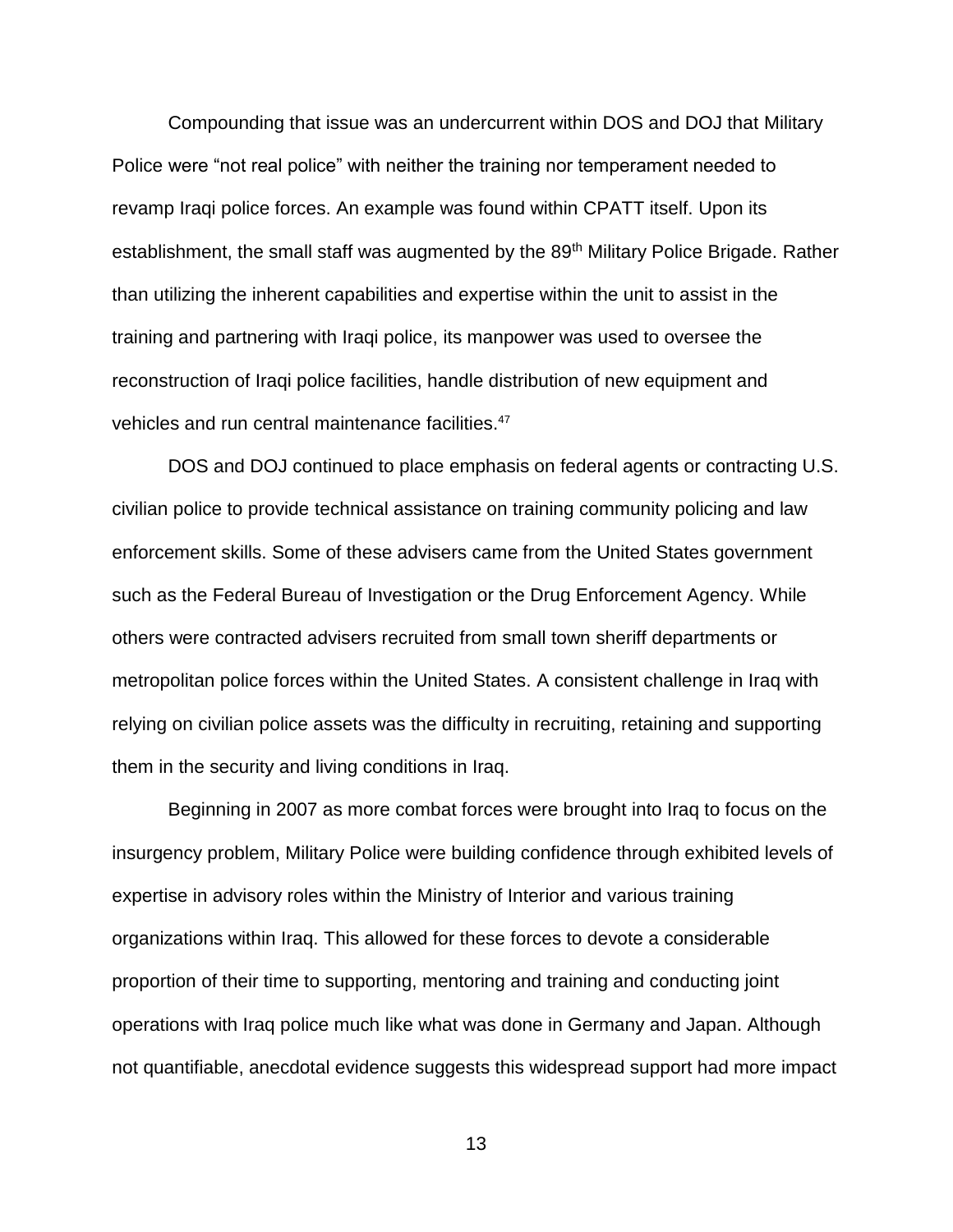on local Iraqi police forces than did the Baghdad centric programs run by the Coalition Provisional Authority, CPATT and follow on training organizations.<sup>48</sup>

America's swift engagement into Afghanistan left little time for planning post conflict governance as the focus was defeat of the Taliban and destruction of Al Qaeda. In October 2011, Richard Haas from DOS was named the Coordinator for the future of Afghanistan. He immediately noted there was a "clear reluctance" to think about providing security once the fighting was concluded.<sup>49</sup> Even while engaged, planners in DOD began shifting focus to possible future operations in Iraq and degrading options for governance and security operations in Afghanistan. This of course impacted decisions on where Military Police would be employed in Afghanistan and to what purpose.

The United States turned to the UN for governing of Afghanistan and Security Council Resolution 1368 established the International Security and Assistance Force (ISAF). ISAF's original mandate was to secure Kabul and train Afghan security forces – nothing else. The United States' focus was on counterterrorism missions of killing or capturing Al Qaeda and Taliban members. In short, no one was responsible for the security of the Afghan people except the Afghan Interim Authority which had no national security force and was competing for legitimacy and governance with numerous armed militias and warlords vying for control of districts.<sup>50</sup>

In 2002, a United Nation's led conference held in Japan, identified mission sets that various nations would be responsible for in terms of assisting governance within Afghanistan. The United States, again predisposed to not have military forces involved in internal security training, declined to assume lead for standing up the Afghan Police. This continued an ingrained reluctance coming out of the Vietnam War for the United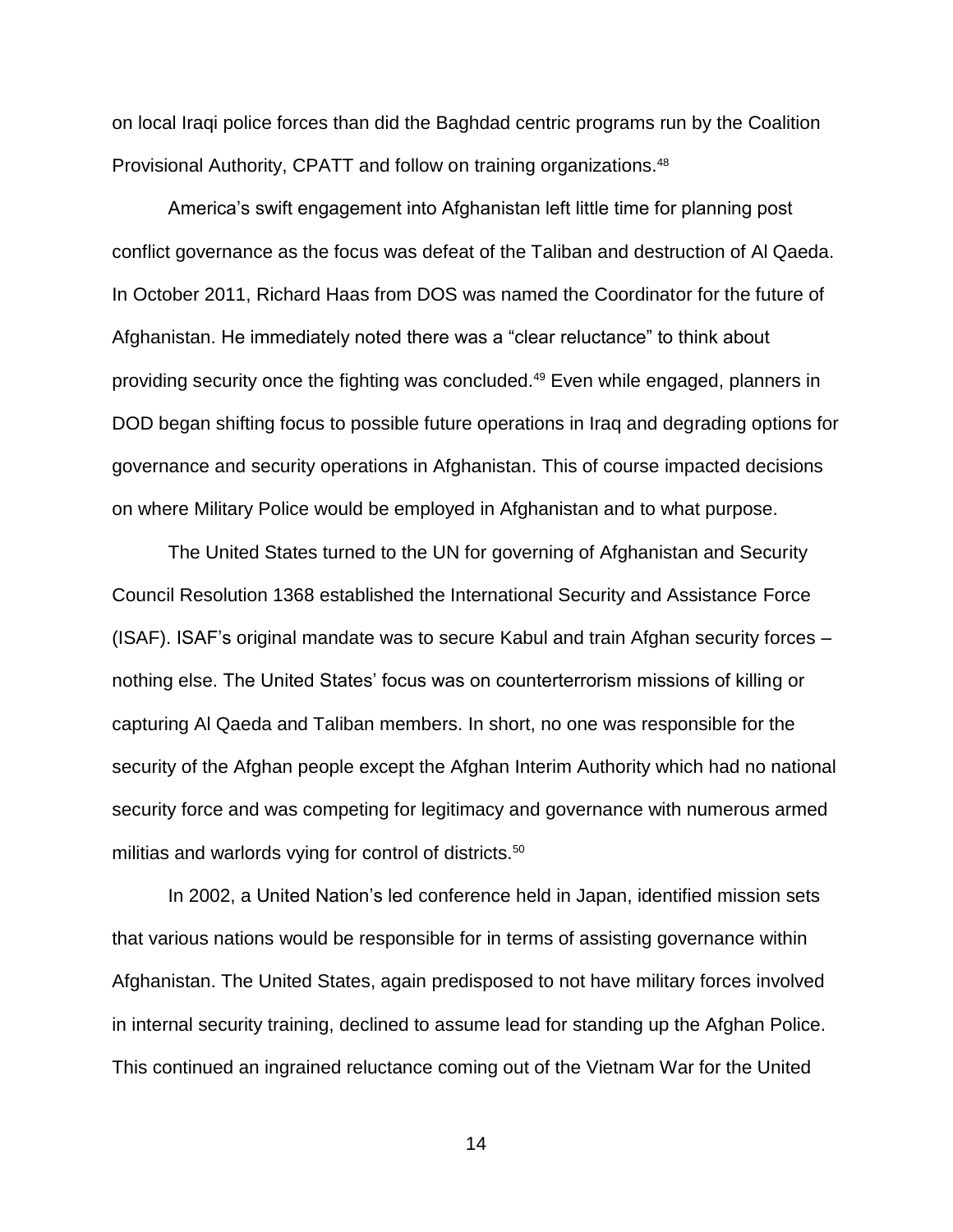States military to accept stability operations as part of its foundational approach to the range of military operations. Whether as part of disarmament, demobilization and reintegration (DDR) program or a counterinsurgency, less attention is paid to police forces, especially community police who truly can affect the "hearts and minds" mindset, than to military reform.<sup>51</sup> Rather, the United States took on the job of raising the Afghan Army.<sup>52</sup> Germany volunteered to train the police.

By all accounts the core problem in Afghanistan was and remains security.<sup>53</sup> The country last had an organized civilian police force in the 1970s. So the challenge was to create a force that basically didn't exist. Germany's plan was to build a 62,000 member professional force focused on training senior officers in a three year course and noncommissioned officers on a one year course.<sup>54</sup> There were no plans for training or mentoring the ordinary patrolmen who would make up the bulk of the force.

United States leaders believed this plan would move too slowly. As insurgent attacks continued and the population became frustrated with the Afghanistan government's lack of protections and governance, the United States came to realize that police would be critical to maintaining order and providing legitimacy to the government. So although Germany was the lead for police training, the United States established its own police training program.

Managed initially by DOS, they immediately contracted out the training program with DynCorp Aerospace Technology who had conducted police training in Bosnia and Haiti. The initial program trained patrolmen anywhere from 5-8 weeks depending on their level of experience. Compare that with 25 weeks of training that was given to police recruits in Bosnia where they would operate in a more permissive environment.<sup>55</sup>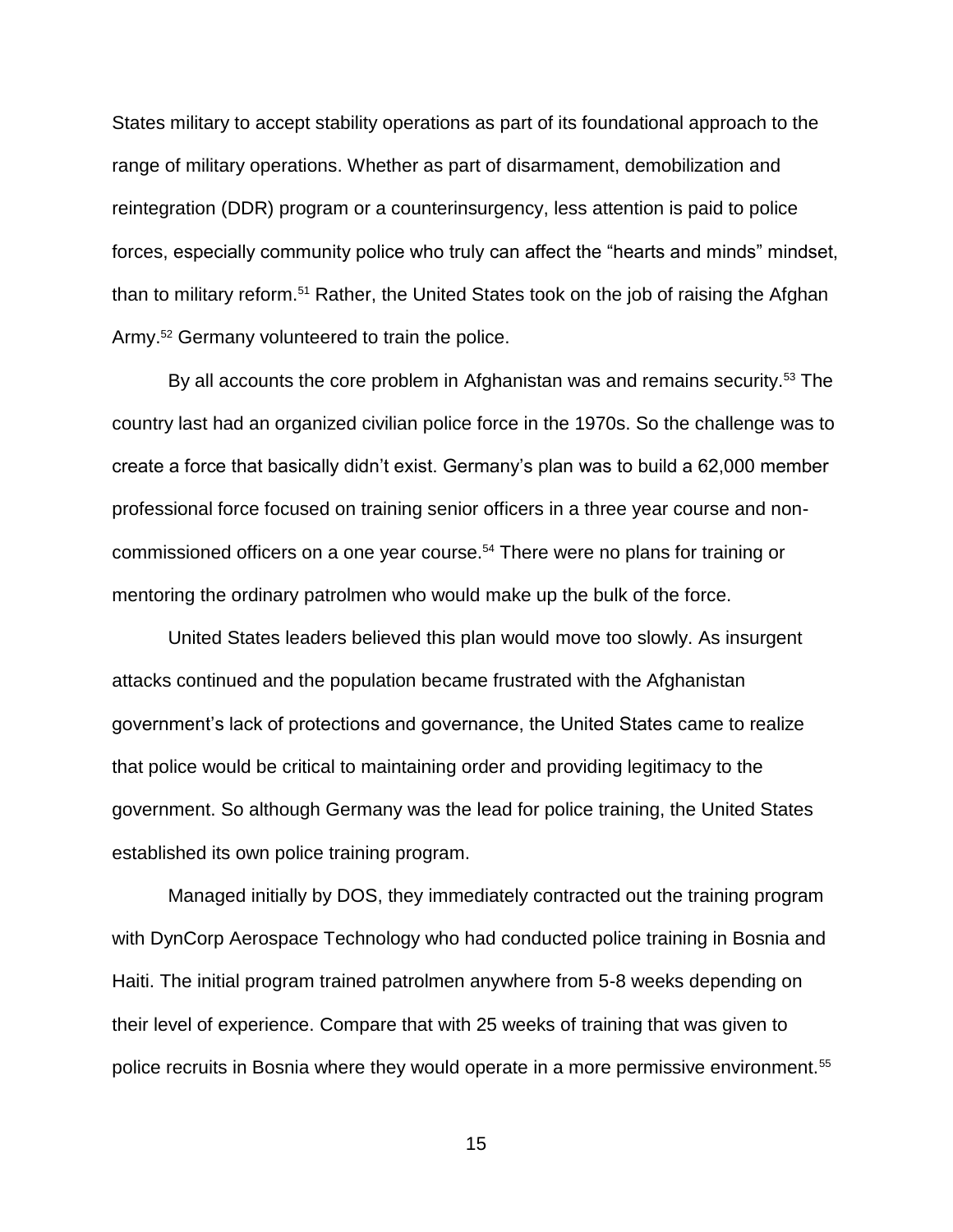Again, there was no plan for follow up training, mentoring and more importantly, partnering with foreign police forces to assist with on the job lessons learned.

As a former commander of the security force training programs in Iraq, Lieutenant General James Dubik noted, the initial goal for the police in Iraq and Afghanistan was simple – "develop democratic policing," but it was anything but simple.<sup>56</sup> By 2005, 35,000 police had been trained, yet their performance was erratic at best, abysmal at worst. Frustrated with the efforts, the United States elected to reassign the police training mission from DOS to DOD to speed up throughput.<sup>57</sup> Rather than focus on establishing security through effective police training and mentoring, efforts turned to focusing on outputs – train X amount of police by X date. This was a lesson already learned in Vietnam when David Epstein flatly stated ", a police training program must under all circumstances be thorough – a 50 percent savings in training time can produce a professional cripple for half a decade."<sup>58</sup> Afghan police underfunded, underequipped and poorly trained were a common target of insurgent attacks with over 1,600 dying in 2008-2009. A report by the 2008 Afghanistan Study Group noted that in parts of the country the police were seen as a greater cause of insecurity than the Taliban.<sup>59</sup> A nationwide poll that same year found only 58% of Afghans believed they had better security under government forces like the police than they did with the Taliban.<sup>60</sup>

During operations there, few Military Police forces were assigned to Afghanistan. Almost all MP Battalion and Brigade Headquarters deployed primarily focused on detention missions, rebuilding the Afghan corrections system or specialized operations such as Criminal Investigation Division (CID) elements supporting investigations against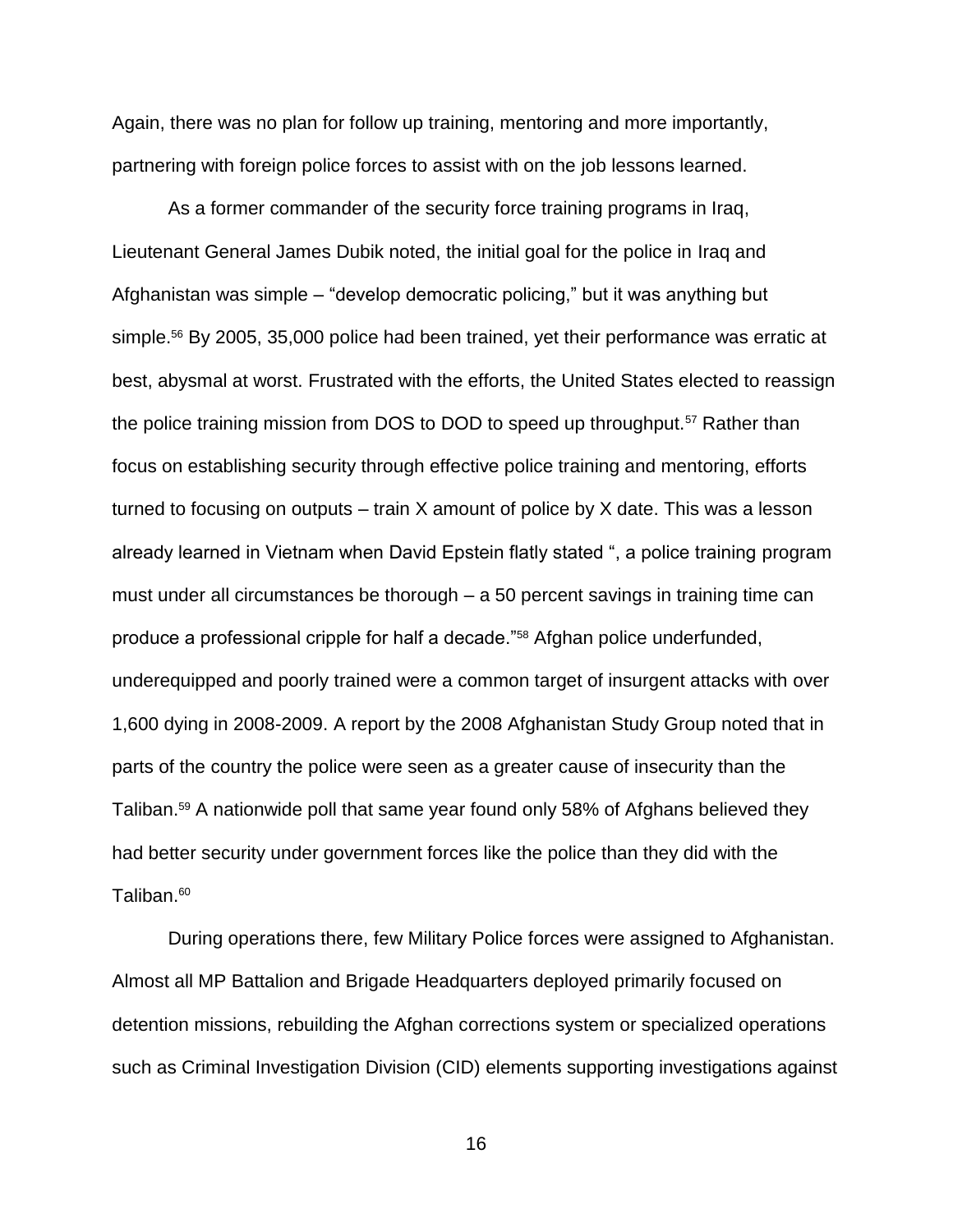insurgents and criminal networks. MP Companies were deployed across Afghanistan but their use in training police forces was haphazard and disjointed as they normally worked for the combat arms element in charge of an area whose focus many times was on the Afghan National Army. Provincial Reconstruction Teams geared towards police training were used in some areas yet overall were ineffective based on size, security limitations and levels of expertise within the teams.

The greatest level of success appeared in advisory roles with select individuals at the higher levels of government specifically in the Ministry of Interior. Afghan leaders expressed satisfaction and appreciation for the skills and expertise for the Military Police leaders provided as advisors at that level. Yet each of those advisors was senior in rank (LTC or COL) and screened and selected for those assignments for just such a reason to build trust and effectiveness with their Afghan counterparts. With the Iraq insurgency pressing the United States for forces, little consideration was applied for sharing or shifting Military Police assets to Afghanistan to fulfill the role of trainer and advisor.

Advocates for not using Military Police for police training in stability operations usually argue along predictable lines. One train of thought is Federal law enforcement such as the United States Marshal Service (USMS) is a better choice for this type of operation. Or that a contracted option focusing on current or retired local and state metropolitan police is a viable option. Still another position is that foreign law enforcement, such as the Italian *Carabinieri* or the United Nations Civilian Police (CIVPOL), is better suited for re-establishment of a police force post conflict. Each has its own challenges and issues that question its suitability.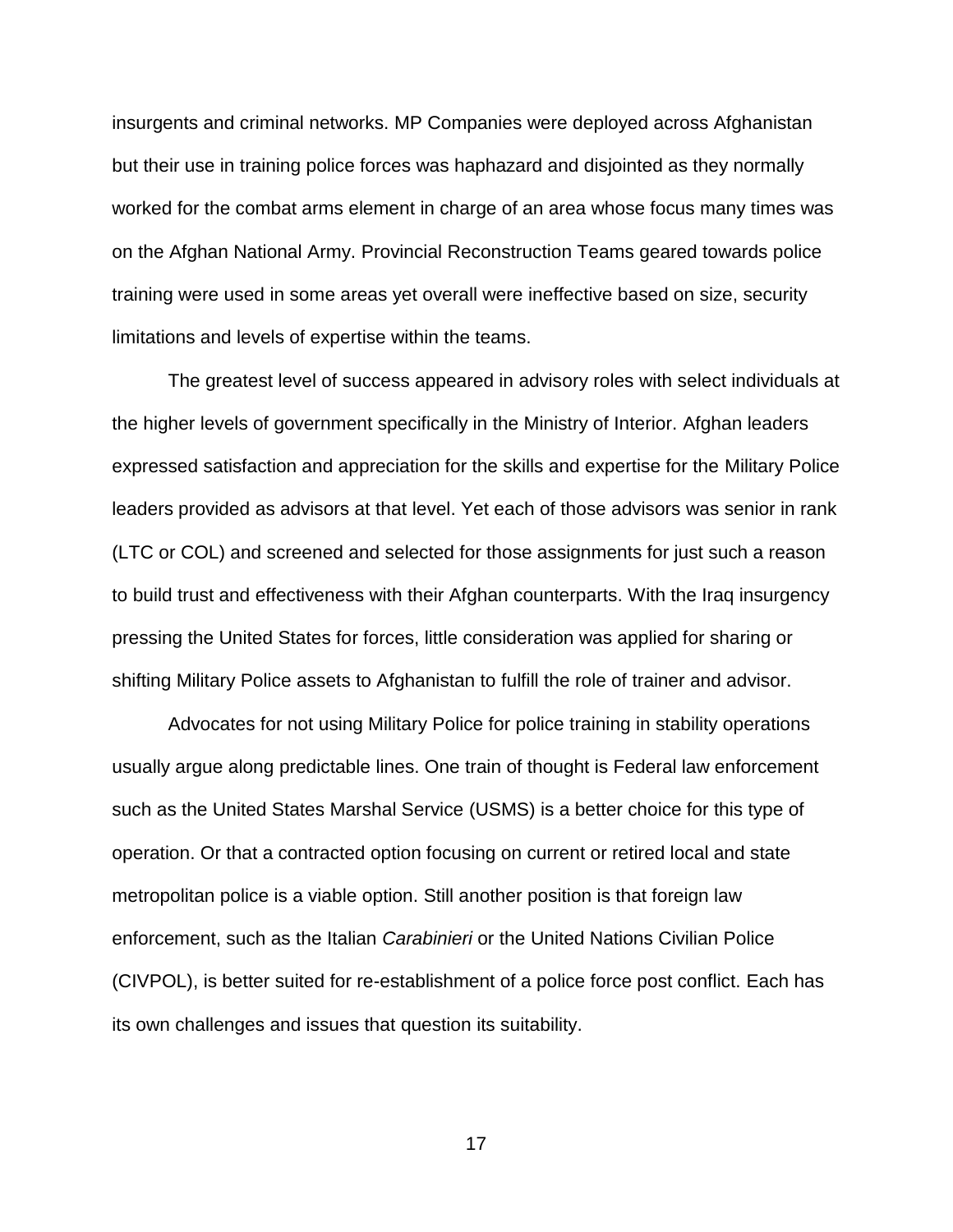USMS brings a range of police specialties to a Rule of Law operation. Already considered an operational element of DOJ, use of USMS provides assurance of understanding requirements of Rule of Law programs and assists with unity of effort.<sup>61</sup> Yet the USMS is a small force (roughly 5400 total officers) significantly committed already to federal requirements within the United States. Their ability to surge officers without degrading requirements in the United States would be limited. Additionally, USMS has little to no organic logistics structure for training support leveraging a significant burden on DOJ or more likely DOD for support. Lastly, while extremely proficient and trained, USMS' focus is on specialized operations such as witness and judiciary protection, dangerous fugitive apprehension and serving federal warrants which likely would not translate easily to routine law enforcement patrol and basic investigative training critical in PHASE IV policing.

Contracting for Host Nation Police training, through companies such as DynCorp or by using United States local and state metropolitan police to act as advisors and trainers, was highly touted as a successful alternative to Military Police. Many of these advisors had considerable skill and expertise needed to train and mentor local police forces in a community policing model necessary to restore credibility within the populace. Yet their numbers were limited throughout Iraq and Afghanistan – too limited for effectiveness. As contractors, they operated under force protection rules that prohibited them from operating consistently outside forward operating bases where their mentorship was most needed. Also problematic was that while Western police trainers had a detailed understanding of the technical side of policing, they in several instances displayed poor understanding of the politics, society and cultural norms of those they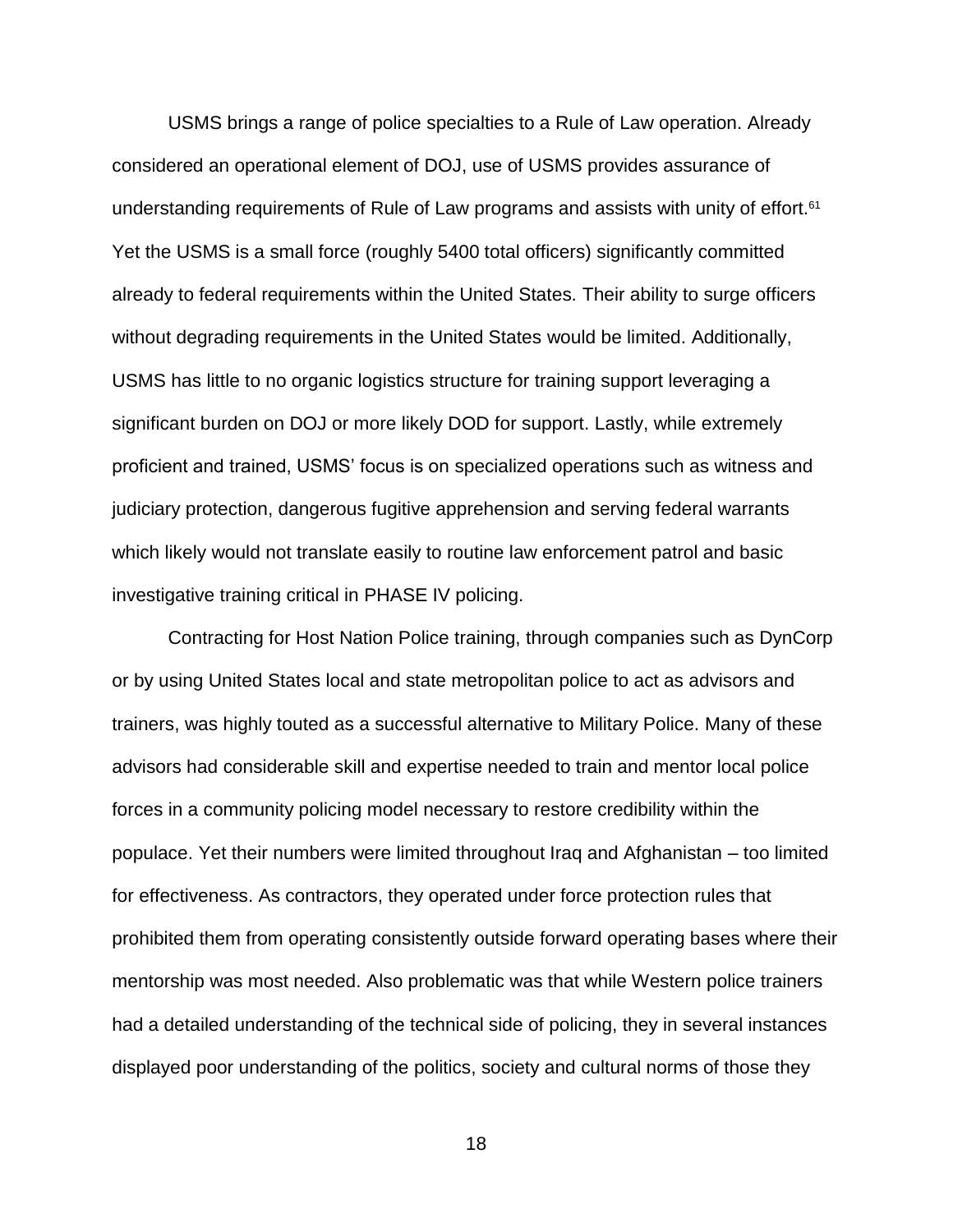were training.<sup>62</sup> And their assignment to requirements appeared to be at times haphazard. Anecdotal examples included a small town patrolman being assigned as an advisor to a police chief managing a large city police force to a retired metropolitan police captain, skilled in police management and department operations, being assigned to train raw police recruits.

Organizations such as the Italian *Carabinieri* can be an effective tool for police training. Yet they are in many ways a paramilitary law enforcement force designed to perform specialized missions involving disciplined group actions to deal with riots, lawlessness and major civil disturbances.<sup>63</sup> As such their training tends to focus on the more kinetic aspects of police operations rather than the necessary community policing models that emphasize patrolling, populace interaction, and investigations and reduction of crimes and criminal elements affecting the peace transition. The *Carabinieri, Gendarmerie* and German police trainers have had success in training forces in recent counterinsurgency. Yet as an example of where the focus is rather than where it should be, it's estimated that the Afghanistan National Police spend 70% of their time executing counterinsurgency operations, either independently or being directed to support Afghan National Army operations.<sup>64</sup>

CIVPOL is another option for this type of training operation. Yet a critical requirement is approval by the United Nations for their use. The United States has in the past, and may in the future, conduct operations that are not sanctioned by the UN making this force unavailable. Additionally, CIVPOL assistance is primarily individuals and teams, volunteered from UN supporting nations, for a specific operation. Each contributor brings his or her views of police training and modeling as well as nation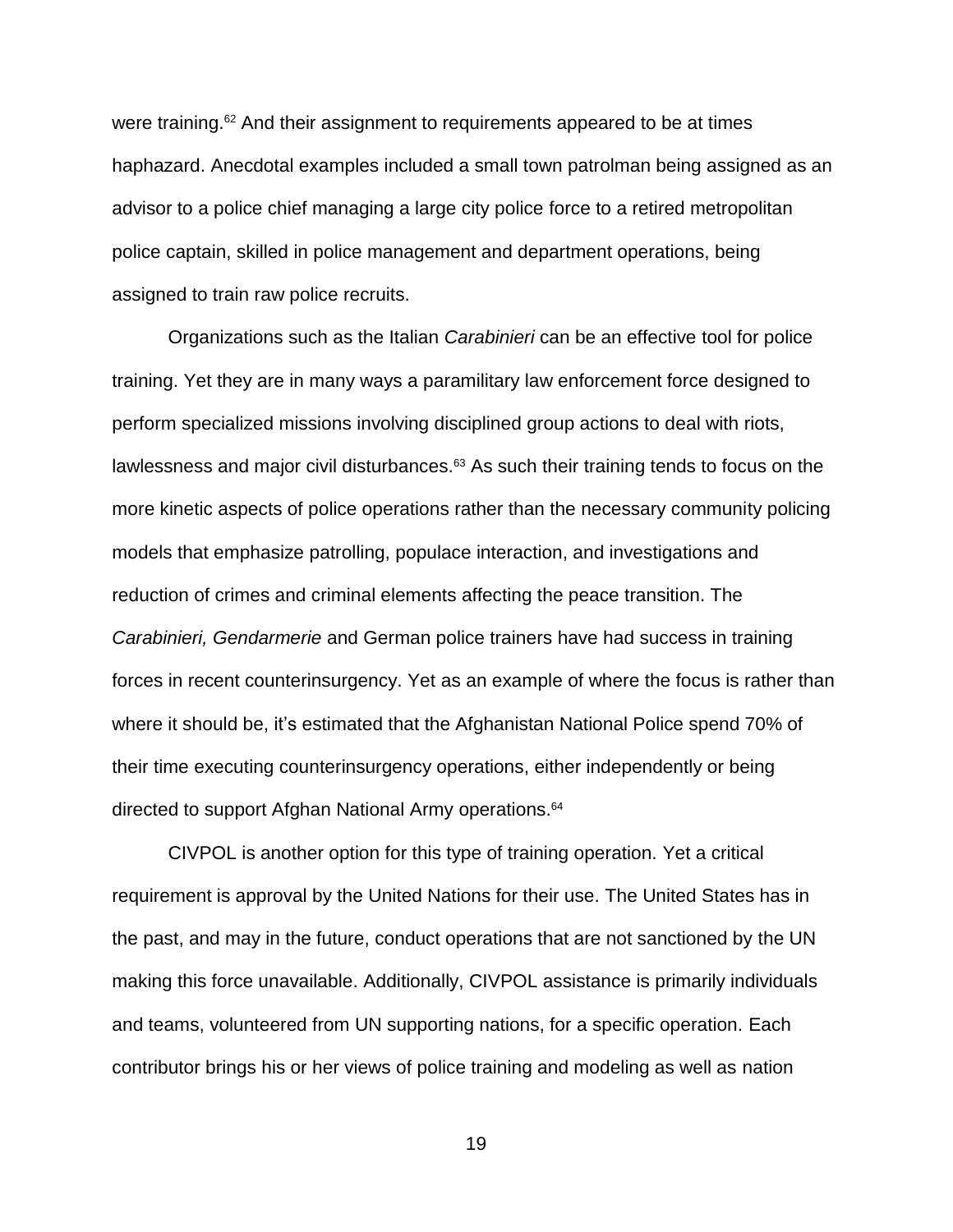mandates or constraints that affect the consistency of effort, guidance and support provided to a post conflict police training mission. And as noted in previous examples, the United States many times becomes frustrated or fundamentally disagrees with the pace, method and programs provided via UN support resulting in the United States establishing its own police training programs with metrics and expectations that are different and even opposed to the UN requirements. This in turn affects unity of effort across police training in the host nation creating disparate foundational norms that are important to creating police standards across the country.

The shift away from consideration of Military Police as a strong choice to lead police training in stability or PHASE IV operations is rooted in doubts about their credibility in Law Enforcement as a military entity, their capability to train on the Rule of Law and at times a somewhat disappointing condescension that Military Police aren't "real" police. Benjamin Agordzo, in his work on formed police units in post conflict situations, argues that there are insufficient numbers of Military Police within the inventory to deal with law enforcement in post conflict situations.<sup>65</sup> If they were available, they'd require intensive pre-deployment training suitable for the context of the assigned mission.<sup>66</sup> Perhaps most disheartening from Agordzo is that "although the Military Police have some law enforcement training, it is generally inadequate.<sup>"67</sup> These arguments against Military Police are outdated, incomplete and incorrect.

The United States Army Military Police Corps is the largest law enforcement organization in the Department of Defense.<sup>68</sup> There are over 51,000 Soldiers coded as Military Police between the active component, Army National Guard and Army Reserve.<sup>69</sup> Subtracting those Army Military Police whose specialty is Corrections and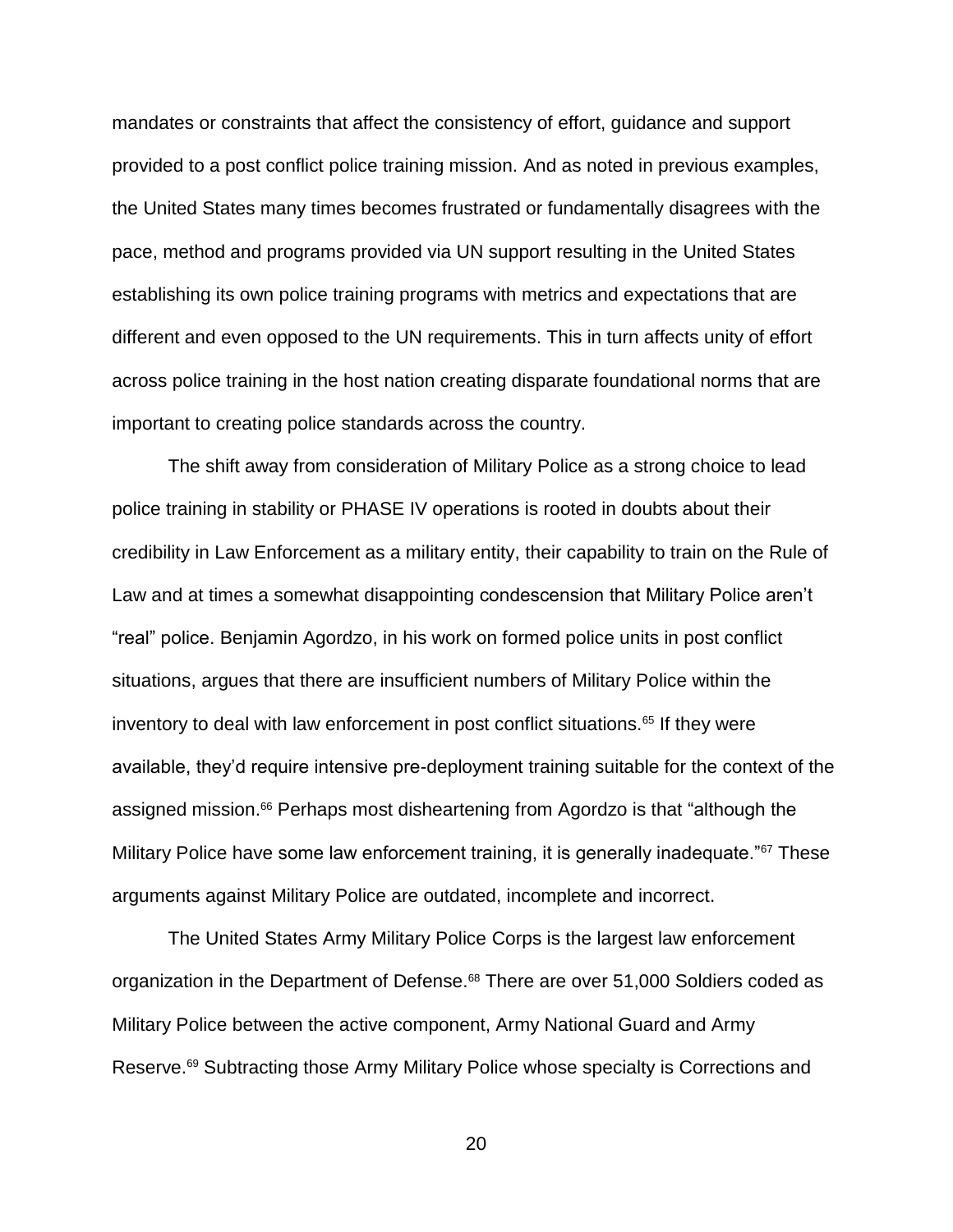Detention operations still leaves a force of almost 40,000 policemen each with varying levels of training and expertise available for planned, programmed and long term rotational Host Nation Police Training in stability or PHASE IV operations. Many of the Military Police in the Guard and Reserve are civilian law enforcement officers having the same skill sets and expertise that you would find in CIVPOL or other contracted programs that were used in Iraq and Afghanistan for Host Nation police training. No other federal agency, contracted company or United Nation's training program has the ability to field a police training capability in those terms.

Requirements for extensive pre-deployment training are already addressed as part of standard training metrics. Military Police are able to quickly deploy and assume duties during that transition time between PHASE III and PHASE IV operations where other options for police training are either not available fast enough, with enough forces or the right levels of logistical and force protection support to move with and train Host Nation police forces to re-establish rule of law, civil order and legitimate government control. This timeframe is the "golden hour" of an insurgency where the populace looks for who assumes control in the vacuum. Is it legitimate security forces who they choose to willingly support or criminal, terrorist and insurgent forces who may be illegitimate yet the populace acquiesces to support for personal safety and needs that governance and law enforcement won't or can't provide?

Military Police understand the concept of operating in the human domain where culture, society, norms and values within the populace must be addressed and mirrored within the police force. Interpersonal communication skills are a hallmark of Military Police training and daily interaction with a populace both at Home Station and deployed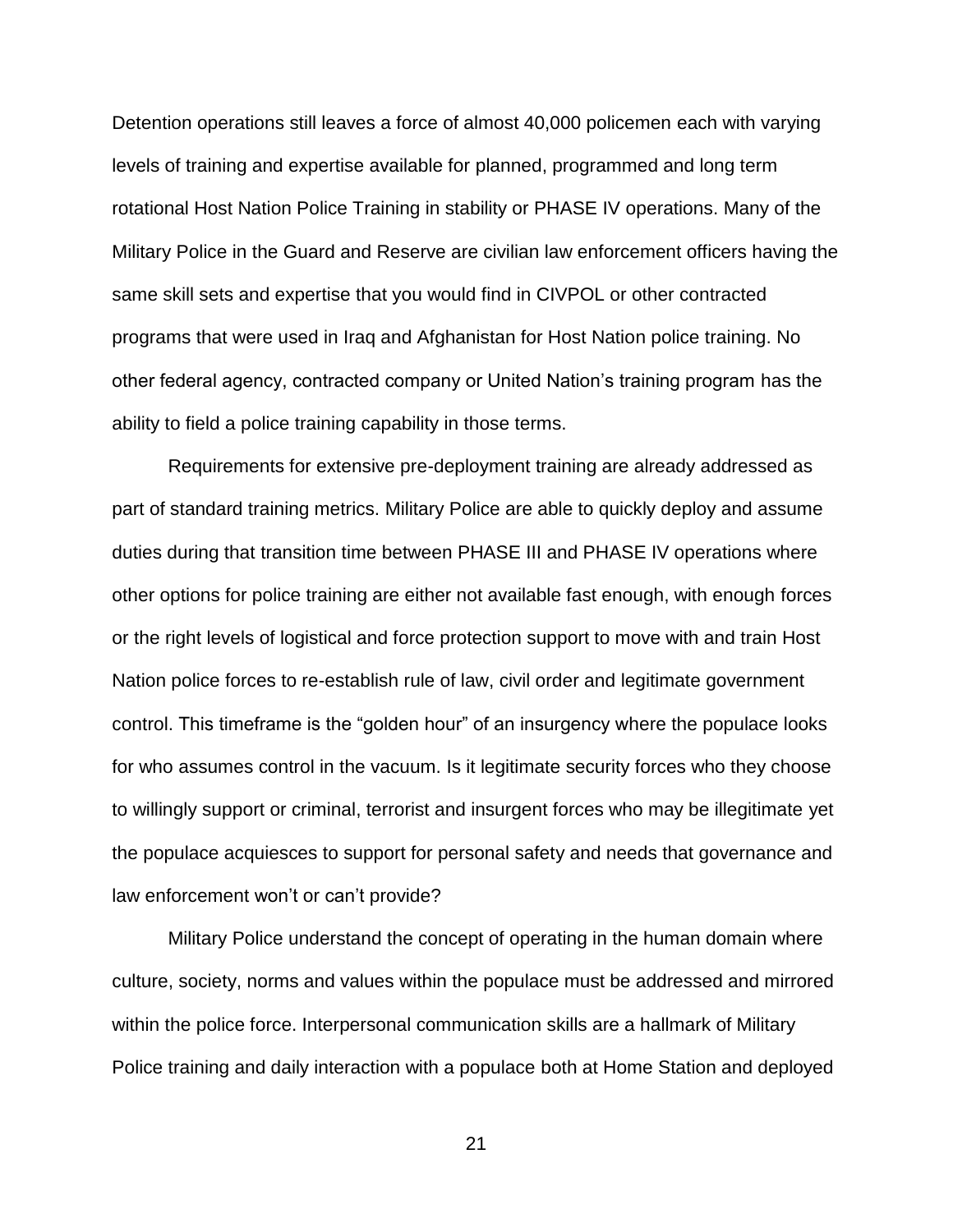environments. It allows Military Police to "see" the operational area with empathy and understanding. They use critical thinking; adapt rules to local circumstances; make judgments and are accountable at a level of mission command not found in other military or civilian organizations.<sup>70</sup> This focus on the human dimension allows Military Police to manage multiple roles as part time lawyers, psychologists and public administrators in the uncertain and constantly changing environments they habitually operate in.<sup>71</sup> In turn they gain knowledge and expertise that is absolutely critical for building a post conflict police force.

Some contemporary research reinforces this position. A study by criminal justice scholars in 2002 postulated that models for training international police forces should consider policing concepts found in small towns, rural areas and military installations.<sup>72</sup> A 2015 article on policing for high threat environments in the professional journal of the International Association of Chiefs of Police (IACP) expanded that rationale stating that a police officer in a failing country or state more likely needs the interpersonal dexterity of a rural sheriff or a Military Police officer rather than the specialized skills and advanced technical equipment of a metropolitan police officer.<sup>73</sup>

Previous Army doctrine emphasized Military Police fighting rear area battles against special operations forces attempting to disrupt logistics and command and control. This perpetuated a fallacy that Military Police have inadequate law enforcement skills necessary for effective training of Host Nation police post conflict. Yet over the last 15 years, the Military Police Corps has embarked on aggressive opportunities to build, strengthen and certify its law enforcement professionalism.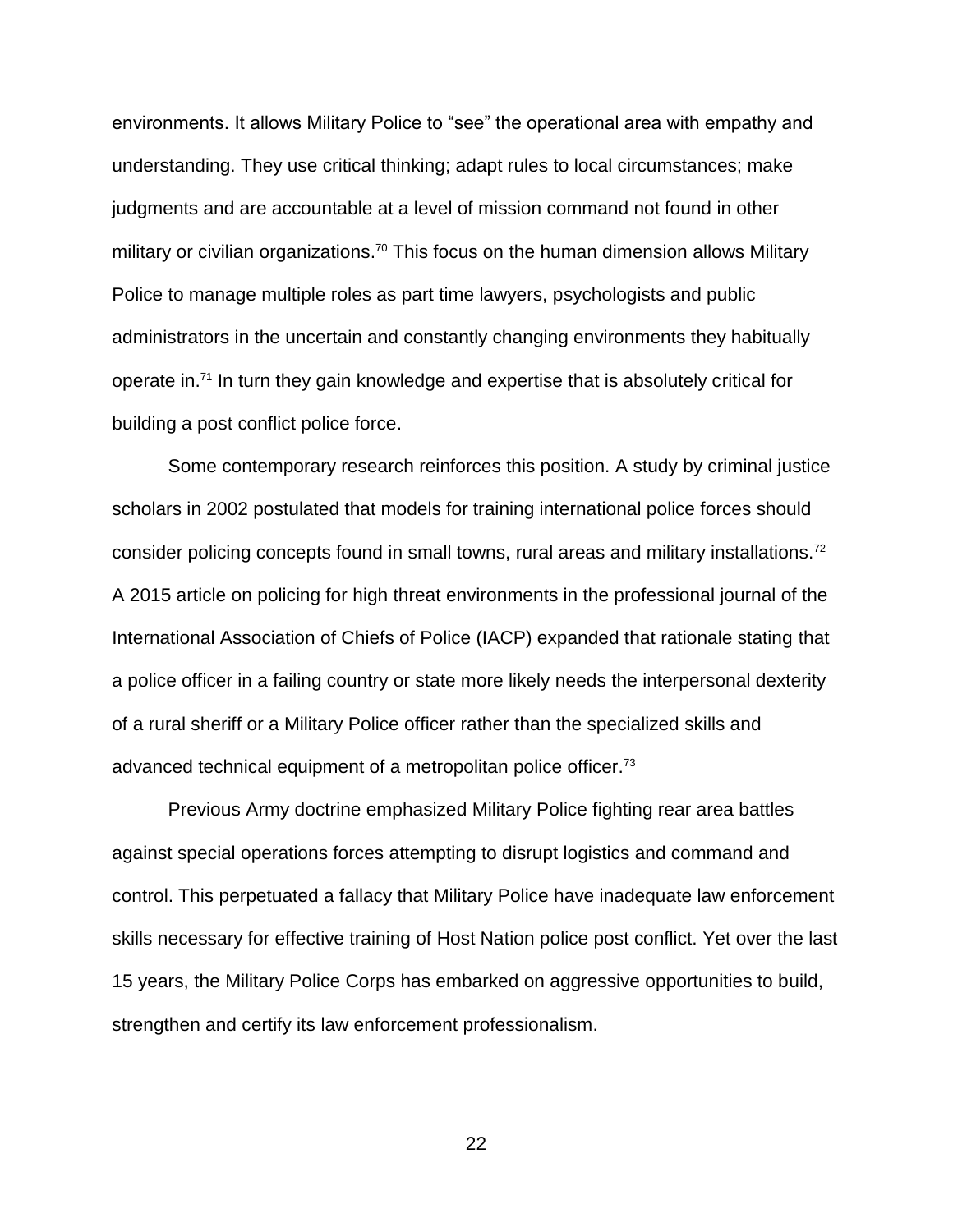The United States Army Military Police School (USAMPS) was accredited through the Federal Law Enforcement Training Accreditation (FLETA) process in 2010 with three of its subordinate programs receiving program accreditation in 2010-2011.<sup>74</sup> In 2012-2013, USAMPS enacted a pilot training program for graduates of the MP School to obtain certification from the Missouri Department of Public Safety's Peace Officer Standards and Training (POST) Program.<sup>75</sup> POST certification has been adopted by all states in the U.S. as a requirement for any agency that performs law enforcement duties. The success of this pilot program led the Department of the Army in 2013 to direct USAMPS to develop an Army wide POST program.<sup>76</sup> Once validated, this program will be reciprocal with any POST training program in the United States.

Additionally, the Military Police Corps is partnered with multiple federal agencies and civilian corporations for fellowship programs designed to heighten and build executive and management skills of senior Military Police. These fellowships run the law enforcement gamut from corporate security training with McKesson Corporation to a Lieutenant Colonel currently serving as a Special Executive Assistant to an Assistant Director of the FBI. Each year select officers attend the FBI National Academy. As part of the Army's drive to better prepare Soldier's for careers both in and out of the military, there are 18 certification and credentialing opportunities specifically geared for Military Police on the Army's Credentialing Opportunities Online (COOL) website.<sup>77</sup> Regional Aligned Force (RAF) engagements have showcased Military Police as effective and efficient trainers in the Pacific, Europe and Africa.

Local initiatives and training opportunities are occurring at multiple Army installations. At Fort Bliss, Texas, the 93D Military Police Battalion is engaged with a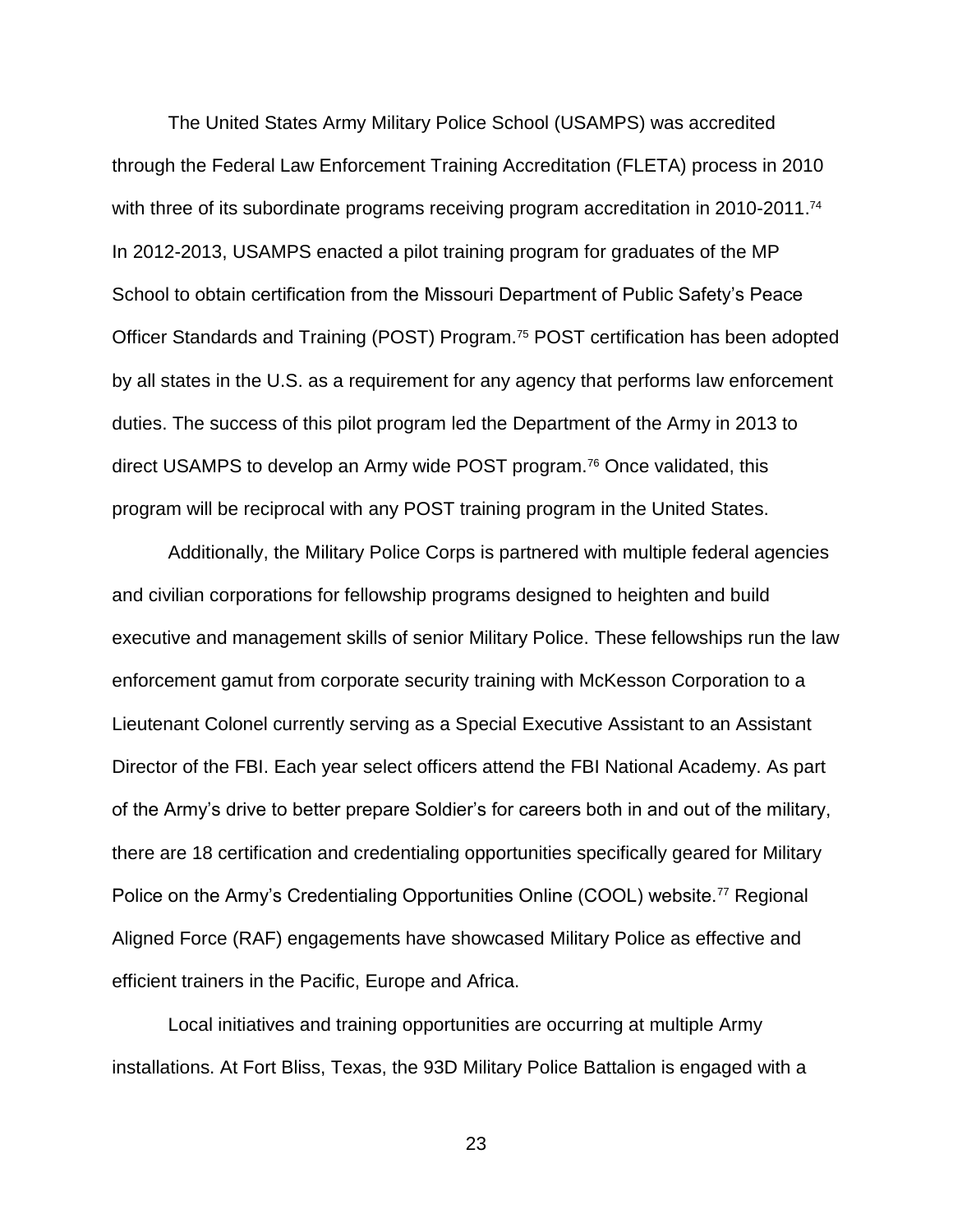variety of local, state and federal law enforcement agencies from the Border Patrol to the FBI Hostage Response Team to the El Paso Police Department. Joint exercises occur on the installation improving communication, techniques and response procedures. Off installation attendance at training seminars, after action reviews and professional organizational meetings establish relationships, engenders trust and builds recognition within the greater law enforcement community that Military Police are a value added partner for policing. Each of these unique actions enhances the credibility of Military Police and increases their skillsets and expertise to assume greater responsibility and roles for training Host Nation Police.

History has consistently shown that the United States military will be drawn into stability type operations. Even when executing kinetic combat operations in a traditional role, there is inevitably an end to that level of hostilities and a transition to PHASE IV operations where it is necessary to re-establish governance. Police are the first line of defense against subversive and insurgent groups and require trainers, mentors and advisors best suited to prepare them for their role policing in post conflict.<sup>78</sup> When Military Police are designated the lead in their role as the Army's policing experts to train police post conflict, the results have been productive and successful. When relegated to a minor role or not used at all in assisting in re-establishing policing and Rule of Law, the outcome has been mixed. Military Police should be the first choice for the Department of Defense when tasked with PHASE IV and stability operations requiring skilled and expert professionals to conduct law enforcement and policing roles in support of Host Nation police forces.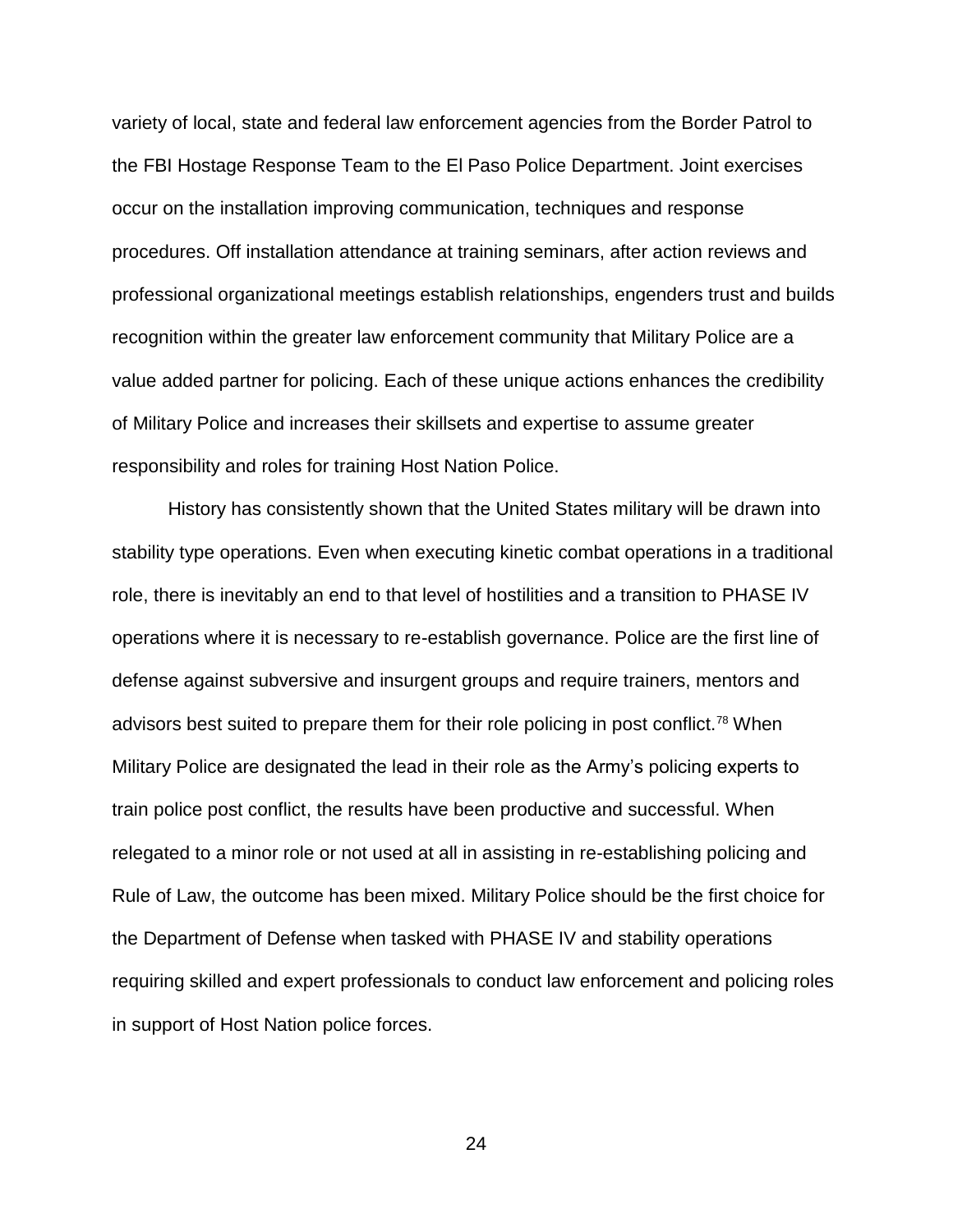# **Endnotes**

<sup>1</sup> Matthew Modarelli, "Military Police Operations and Counterinsurgency", *Small Wars Journal,* December 2008, 11.

<sup>2</sup> U.S. Department of the Army, *The U.S. Army Operating Concept*, TRADOC Pamphlet 525-3-1 (Washington DC: U.S. Department of the Army, October 31, 2014), 8-10.

 $3$  Ibid., 8.

<sup>4</sup> Glenn P. Hastedt, *American Foreign Policy Past, Present, and Future* (Lanham, MD: Rowman & Littlefield Publishing Group, Inc., 2015), 181.

<sup>5</sup> Jeffrey M. Shannahan, "Decentralized Stability Operations and Mission Command," *Joint*  Forces Quarterly, no. 79 (4<sup>th</sup> Quarter, October 2015): 29-30.

6 Ibid., 29.

<sup>7</sup> Nicolas Lemay-Hebert, "Statebuilding without Nation-building? Legitimacy, State Failure and the Limits of the Institutionalist Approach," *Journal of Intervention and Statebuilding* 3, no. 1 (2009): 20.

 $8$  Ibid., 7.

<sup>9</sup> Ibid., 12.

<sup>10</sup> Ibid., 7.

<sup>11</sup> Ibid., 11.

<sup>12</sup> Adam Ashton, "JBLM Soldier Who Beat Afghan Man over Child's Rape Faces Army Discharge," *The News Tribune*, August 31, 2015, <http://www.thenewstribune.com/news/local/military/article32969865.html> (accessed September 1, 2015).

<sup>13</sup> Dr. Kenneth J. Menkhaus, "State Fragility as a Wicked Problem," *PRISM* 1, no. 2 (March 2010): 89.

<sup>14</sup> Jane Stromseth, David Wippman, and Rosa Brooks, *Can Might Make Rights?: Building the Rule of Law after Military Interventions* (New York: Cambridge University Press, 2006), 7.

<sup>15</sup> Lieutenant Colonel David M. Krall*, Providing Security: The Strategic Importance of Policing*, Strategy Research Project (Carlisle Barracks, PA: U.S. Army War College, March 19, 2010), 1-2.

<sup>16</sup> Kimberly Marten, "Statebuilding and Force: The Proper Role of Foreign Militaries," *Journal of Intervention and Statebuilding* 1, no. 2 (June 2007): 242.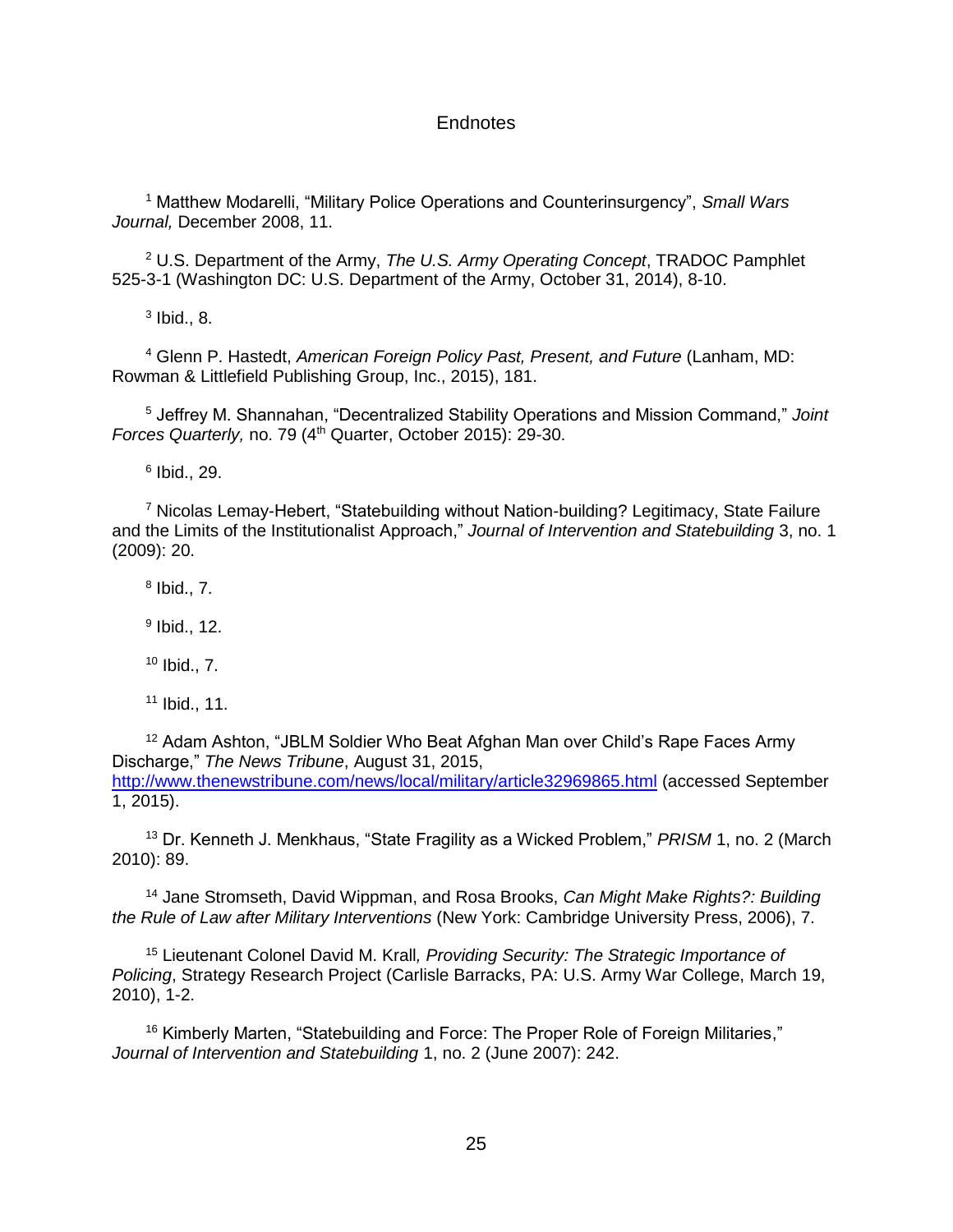James Dobbins, et al., *America's Role in Nation-building: From Germany to Iraq* (Santa Monica, CA: Rand Corporation, 2003), xiii.

 Harold Zink, *American Military Government in Germany* (New York: The MacMillan Company, 1947), 6.

 Simon W. Duke and Wolfgang Krieger, eds., *U.S. Military Forces in Europe: The Early Years, 1945-1970* (Boulder, CO: Westview Press, 1993),156.

Alice Hills, *Policing Post Conflict Cities* (London: Zed Book Limited, 2009), 34.

Ibid., 160.

Ibid., 161.

Dobbins, et al., "America's Role," 10.

 Lieutenant Colonel Colleen L. McGuire, *Constabulary Training for a Full Spectrum Force*, Strategy Research Project (Carlisle Barracks, PA: U.S. Army War College, April, 2001), 6.

Duke and Krieger, eds., *U.S. Military Forces*, 161.

Zink, *American Military Government*, 127.

Patrick V. Garland, "The International Patrol," *Military Police Journal*, Fall 2015, 42-43.

Dobbins, et al., "America's Role," 30.

 Karen Finkenbinder, Robert E. Lowe, and Raymond Millen, *Fostering a Police Reform Paradigm* (Carlisle Barracks, PA: U.S. Army War College, 2013), 25.

Dobbins, et al., "America's Role," 42.

 Peter J. Katzenstein, *Cultural Norms and National Security: Police and Military in Postwar Japan* (Ithaca, New York: Cornell University Press, 1996), 58.

Hills, *Policing Post Conflict*, 39.

Katzenstein, *Cultural Norms*, 195.

<sup>34</sup> Robert M. Perito, "Police in Peace and Stability Operations; Evolving US Policy and Practice," *International Peacekeeping* 15, no. 1 (February 2008): 1.

<sup>35</sup> Dobbins, et al., "America's Role," xxi.

Stromseth, Wippman and Brooks, *Can Might Make Rights*, 134.

<sup>37</sup> Perito, "Police in Peace," 60.

Ibid., 61.

Marten, "Statebuilding and Force," 237-238.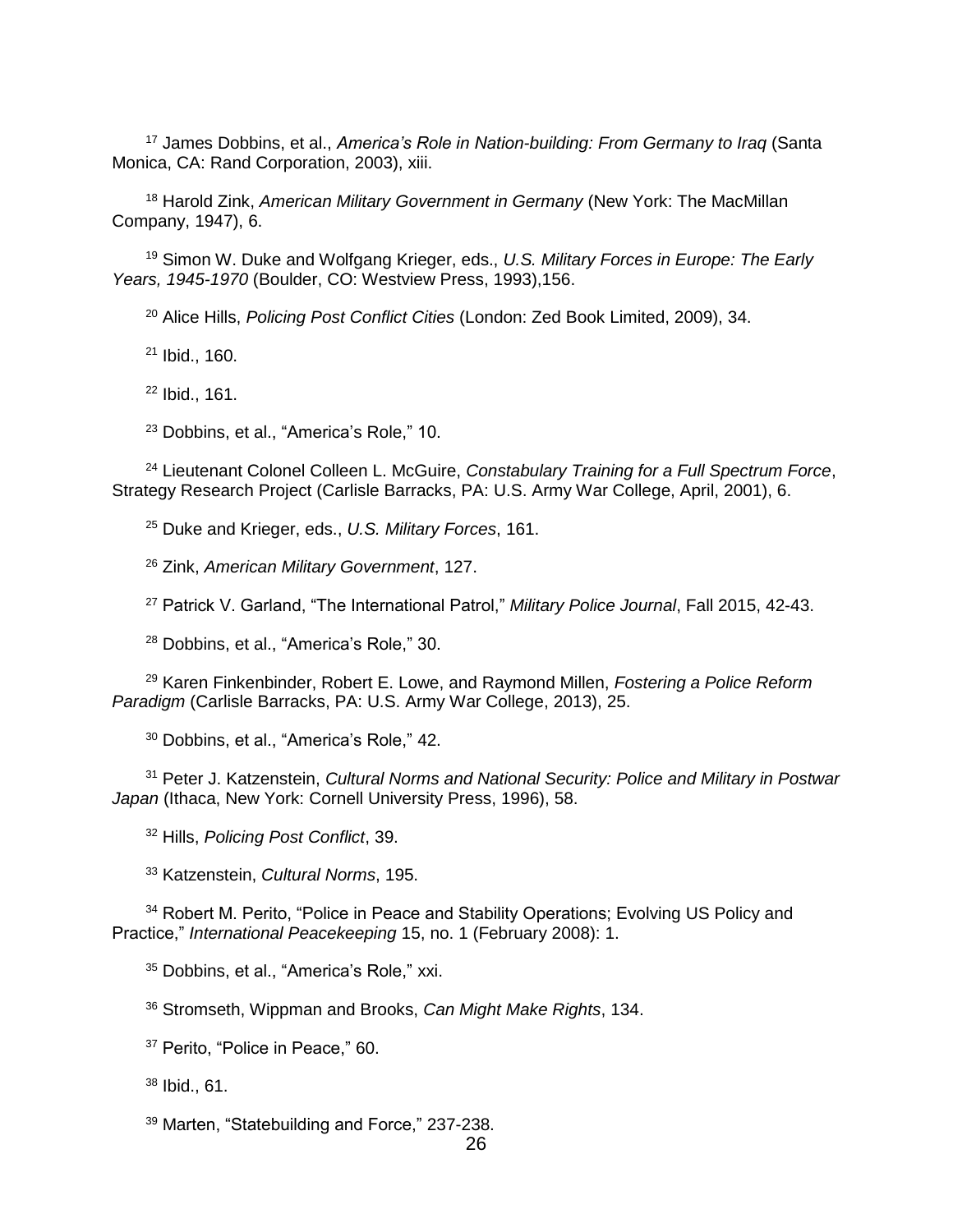Ibid., 62.

 Robert M. Perito, *The Iraq Federal Police: U.S. Police Building under Fire* (Washington DC: United States Institute of Peace, 2011), 3.

Perito, "Police in Peace", 62.

Perito, *The Iraq Federal Police*, 3.

 Walter C. Ladwig III, "Training Foreign Police: A Missing Aspect of U.S. Security Assistance to Counterinsurgency," *Comparative Strategy* 26, no. 4 (October 2007): 285.

 Seth G. Jones, et al., *Establishing Law and Order after Conflict* (Santa Monica, CA: Rand Corporation, 2005), 124.

 Lieutenant Colonel Richard Ball, personal memories from military service in Iraq, Summer/Fall 2004.

Perito, *The Iraq Federal Police*, 3.

Jones, et al., *Establishing Law and Order*, 133.

 Richard D. Hooker, Jr. and Joseph Collins, eds., *Lessons Encountered from the Long War* (Washington, DC: National University Press, 2015), 279.

Ibid., 279.

Finkenbinder, Lowe, and Millen, *Fostering a Police Reform*, 11.

Ibid., 279.

Stromseth, Wippman, and Brooks, *Can Might Make Rights*, 121.

Hooker, Jr. and Collins, eds., *Lessons Encountered*, 293.

Ibid., 292-293.

Finkenbinder, Lowe, and Millen, *Fostering a Police Reform*, 19.

Hooker, Jr. and Collins, eds., *Lessons Encountered*, 293.

 David G. Epstein, "Police Role in Counterinsurgency Efforts," *Journal of Criminal Law and Criminology* 59, no. 1 (March 1968): 150.

Hooker, Jr. and Collins, eds., *Lessons Encountered*, 294.

<sup>60</sup> Marcus Skinner, "Counterinsurgency and State Building: An Assessment of the Role of the Afghan National Police," *Democracy and Security* 4, no. 3 (December 2008): 293.

 Terrence K. Kelly, *Options for Transitional Security Capabilities for America* (Santa Monica, CA: Rand Corporation, 2006), 36.